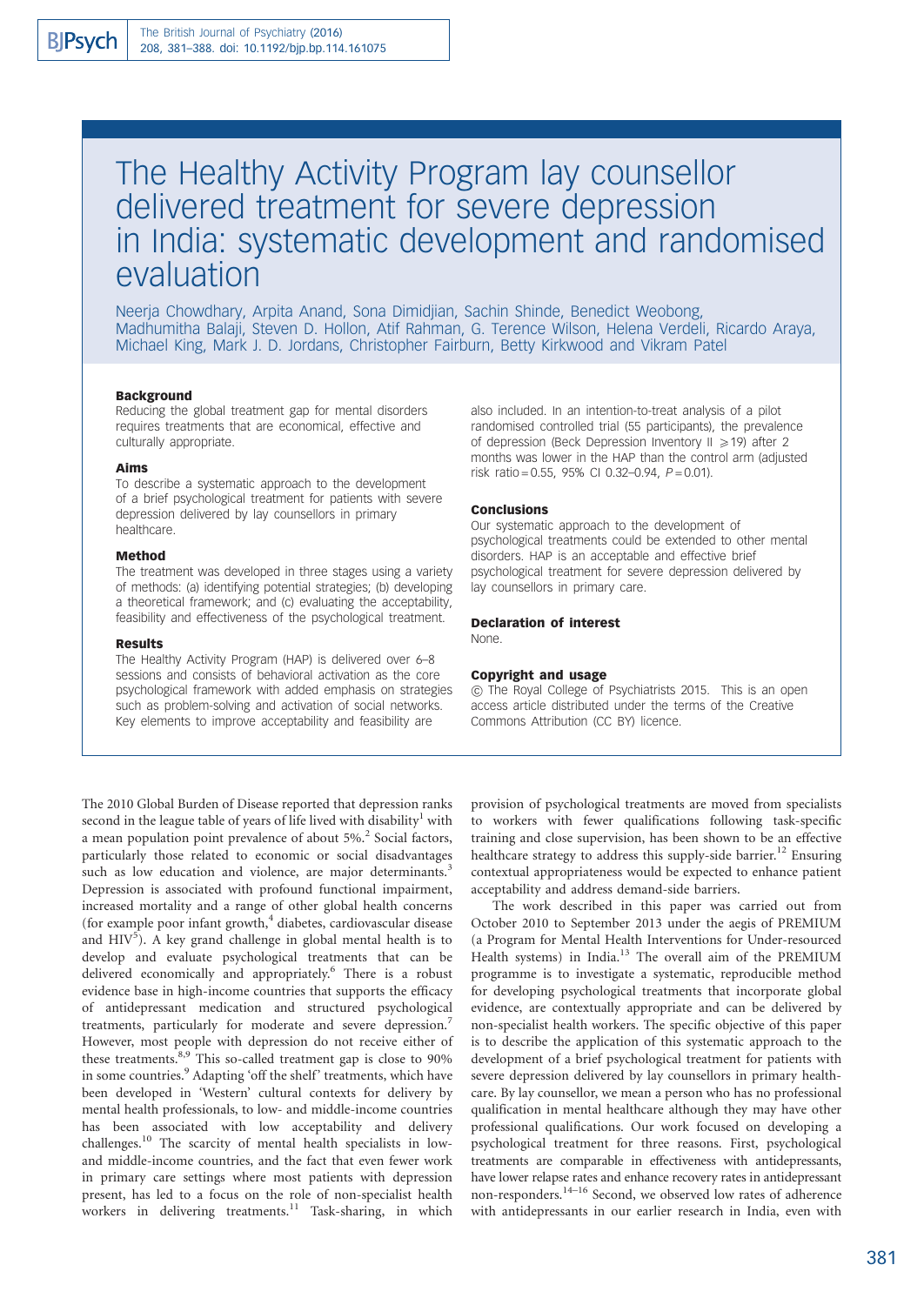adherence support measures provided by a case manager.<sup>17</sup> Third, such treatments may be scalable in the context of the increased acceptability of counselling as a healthcare intervention in many countries, including India where this programme is being implemented. We focused on severe depression because evidence-based guidelines developed by the World Health Organization (WHO) and other regulatory bodies recommend structured psychological treatments for severe depression.7,18

#### Method

The method we adopted arose out of our systematic review of methods used for cultural adaptations of psychological treatments for depression.<sup>19</sup> We also were influenced by the approach of dismantling evidence-based psychological treatments to identify core treatment strategies that could be more easily task-shared with less qualified workers.<sup>20</sup> The treatment development involved three stages (a) identifying potential treatment strategies; (b) developing a theoretical framework for the treatment; and (c) evaluating the acceptability, feasibility and impact of the treatment. The procedures in each stage were implemented as shown in Fig. 1. We present the methods and results of each stage below in order to demonstrate how the psychological treatment evolved through each of these stages of development. The field work was carried out in the states of Maharashtra and Goa, led by the non-governmental organisations Parivartan and Sangath, respectively. All research procedures with participants were approved by the institutional review boards of Sangath, the London School of Hygiene & Tropical Medicine and the Health Ministry Screening Committee of the Indian Council for Medical Research, and written informed consent was obtained from all participants.

#### Stage 1: identifying potential treatment strategies

The goal of this stage was to identify promising strategies, drawn from both global and contextual evidence, for inclusion in the treatment. We kept in mind their likely acceptability to patients, effectiveness and ease of delivery by lay counsellors. This stage involved four steps: identification of evidence-based treatments (Step A); understanding the context for patients and families (Step B); distillation of promising treatment strategies from the global and contextual evidence (Step C); and finally selection of feasible and acceptable strategies (Step D).

#### Step A: identification of evidence-based treatments

Our review began with consideration of the WHO Mental Health Gap Action Programme (mhGAP) guidelines for evidence-based interventions for mental disorders in non-specialised healthcare settings.<sup>7</sup> We supplemented these with searches of PubMed and PsycINFO (from 1 January 2009 to 1 January 2011). Concurrently, we carried out systematic reviews of regional (i.e. South Asian) literature on psychological treatments with searches of PubMed Central, IndMed, PsycINFO and PsycEXTRA (from 1 January 1990 to 1 January 2011). We also searched the 'grey' literature through hand searching reference lists of selected papers, contacting key informants and visits to key libraries in the region (search strategies and full list of key informants and libraries can be accessed in online Supplement DS1).

#### Step B: understanding the context for patients and families

In order to define the content and goals of the treatment, we explored the subjective experience of people with depression



Fig. 1 An overview of the psychological treatment development process.

and their families in the study setting. This involved two methods: first, a systematic review of the literature on explanatory models of depression in South Asia; and second, in-depth interviews with patients with depression and family members. Findings from both methods were collated to address a number of questions: what are the explanatory models of people with depression and their family members; what are common self-help and coping strategies; which psychological and other treatments are sought and provided for depression, and what are the perceptions of their acceptability, feasibility and benefits; what is the acceptability and feasibility of delivery of such treatments by lay counsellors; and what are treatment expectations and desired outcomes? The detailed methods and findings of these studies have been published elsewhere.<sup>21</sup>

#### Step C: identification of treatment strategies from the global and contextual evidence

From the evidence-based treatments identified as described in Step A, we identified specific strategies following a procedure similar to the distillation process<sup>20</sup> whereby interventions are conceptualised not as single units of analysis, but rather as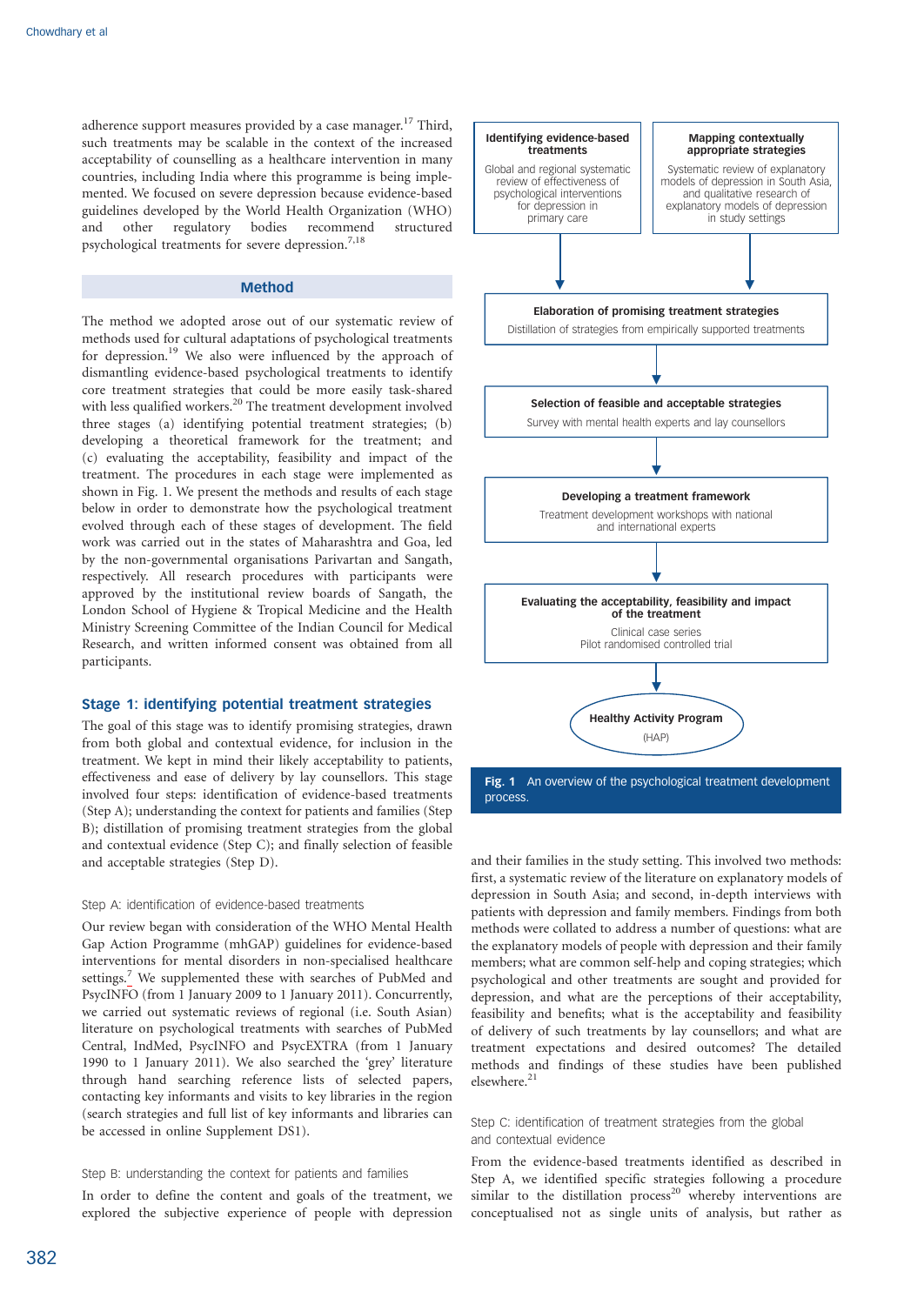composites of individual strategies, techniques or components that can be classified. We referred to the psychological treatment manuals and literature<sup>22-26</sup> and consulted the psychological treatment experts in our investigators' group to ensure our list of strategies was accurate and complete. The following example illustrates this approach – the specific strategies identified from CBT were: psychoeducation, problem-solving, cognitive restructuring, activity scheduling and graded-task assignment. To this list of strategies, we added discrete contextually appropriate strategies identified in Step B.

#### Step D: selection of feasible and acceptable strategies

A consultation exercise was conducted in order to identify which of the strategies in our list would be most feasible for delivery by lay counsellors and acceptable by patients in the Indian context. Two groups of participants were invited: (a) mental health practitioners in India, chosen to represent a range of regions of the country and professional disciplines; and (b) potential lay counsellors, including hospital ward attendants, school counsellors and community multipurpose workers. Each respondent was asked to rate each strategy using a five-point Likert scale on four dimensions, with higher ratings indicating more positive perceptions: feasibility (it is possible for lay counsellors, with appropriate training and supervision, to deliver this strategy); acceptability (the strategy is regarded as suitable in the Indian cultural context and circumstances); effectiveness (the strategy brings about an important and positive change in the disorder); and risk of harm (there is a potential for harm or risk involved in a lay counsellor delivering this strategy). We combined mental health experts' and lay counsellors' ratings to produce an overall mean score for each strategy on the four dimensions.

#### Stage 2: developing a treatment framework

The goal of this Stage 2 was to develop a conceptual framework for the treatment that was based on the component strategies identified in the previous stage. This stage involved six treatment development workshops with experienced mental health practitioners to assemble the strategies into a coherent treatment. The stage began with workshops with mental health experts in India (online Supplement DS2). Twenty-nine experts participated; they comprised psychologists ( $n = 11$ ), psychiatrists ( $n = 13$ ), social workers ( $n = 4$ ) and a psychiatric nurse ( $n = 1$ ). Ranking, pile sorting and scheduling methods were employed to finalise the list of strategies, to organise them into related groups, and structure them into a coherent treatment for delivery.<sup>27</sup>

#### Stage 3: evaluating the acceptability, feasibility and impact of the treatment

The goal of this stage was to evaluate (a) the treatment's acceptability and feasibility in a case series and (b) its impact in a pilot RCT.

#### Evaluation of the acceptability and feasibility of the treatment

We carried out a case series over 9 months, in which both specialists and lay counsellors delivered the treatment (as described in the manual) to primary health centre attendees. Referrals from general practitioners and psychiatrists, and selfreferred clients, were screened for inclusion using the Patient Health Questionnaire-9 (PHQ-9).<sup>28</sup> This questionnaire had previously been validated in the study setting<sup>29</sup> and patients with a score greater than 14, indicating moderately severe to severe depression, were offered the treatment delivered at weekly/ fortnightly intervals. The specialists were four mental health professionals and one experienced therapist (non-specialist counsellor) who had been closely involved in the previous stages of the treatment development process and who were supervised by an international behavioural activation expert (S.D.). Nineteen lay counsellors were recruited from the local community and trained and supervised by the therapists, and were based in 11 primary health centres. Further details of the recruitment, training and competency of the lay counsellors are published elsewhere.13,30 Data were collected on the clinical process, including the engagement of patients, ease of use of specific strategies and modifications made, the experience of the phasing of the treatments, and other barriers experienced in the delivery of the treatment. There were seven serial focus group discussions with counsellors in four rounds; two each in the first three rounds and one in the fourth round. In each focus group discussion 8–10 counsellors participated. Three rounds of in-depth interviews with four supervisors were conducted (total 12 in-depth interviews/ semi-structured interviews). Thirty patients were interviewed, 10 each for the following categories: dropped out, in-treatment and patients who have completed treatment.

Analysis. Data collection and analysis progressed iteratively, identifying and interpreting themes, leading to modifications to topic guides according to the emerging analysis. Grounded theory approach was used to analyse data. The guidelines used for the interviews and group discussions provided the priori framework for developing the themes and subthemes and data was coded in NVivo 8 qualitative data analysis software (QSR International, www.qsrinternational.com). We tallied simple frequencies for major themes, selected and analysed vivid and compelling examples of narrative extracts, and related these to the research questions.

#### Evaluating the impact of the HAP

The modified version of HAP was evaluated in a pilot RCT conducted over 5 months in eight primary health centres. Participants were primary health centre attendees recruited between August 2013 and October 2013 who scored over 14 on the PHQ-9 and who met eligibility criteria (aged above 17, resident in Goa and not requiring emergency treatment for any reason). The study was thus designed to include participants from varied social and educational backgrounds who attended primary care. As this was a pilot trial aimed primarily at assessing the acceptability and feasibility of the final treatment and to generate preliminary estimates of impact, no sample size estimations were carried out. Those who consented were randomly allocated in a 1:1 ratio to receive either enhanced usual care (EUC) or EUC plus HAP using a computer-generated allocation sequence, stratified by primary health centre and gender. The EUC consisted of the provision of screening results and mhGAP treatment guidelines to the primary health centre doctor. HAP was delivered by eight counsellors who satisfied competency criteria during assessments using structured role-plays. $^{30}$  The primary outcomes were prevalence and severity of depression (based on the PHQ-9 and the Beck Depression Inventory  $(BDI-II)^{31,32}$  at 2 months postenrolment; assessments were carried out by evaluators masked to group assignment. In addition, we assessed a range of process indicators (for example, number and duration of sessions required to deliver HAP). Intention-to-treat analyses adjusted for baseline PHQ-9 and that also accounted for clustering at the level of the primary health centre were carried out using Stata 11.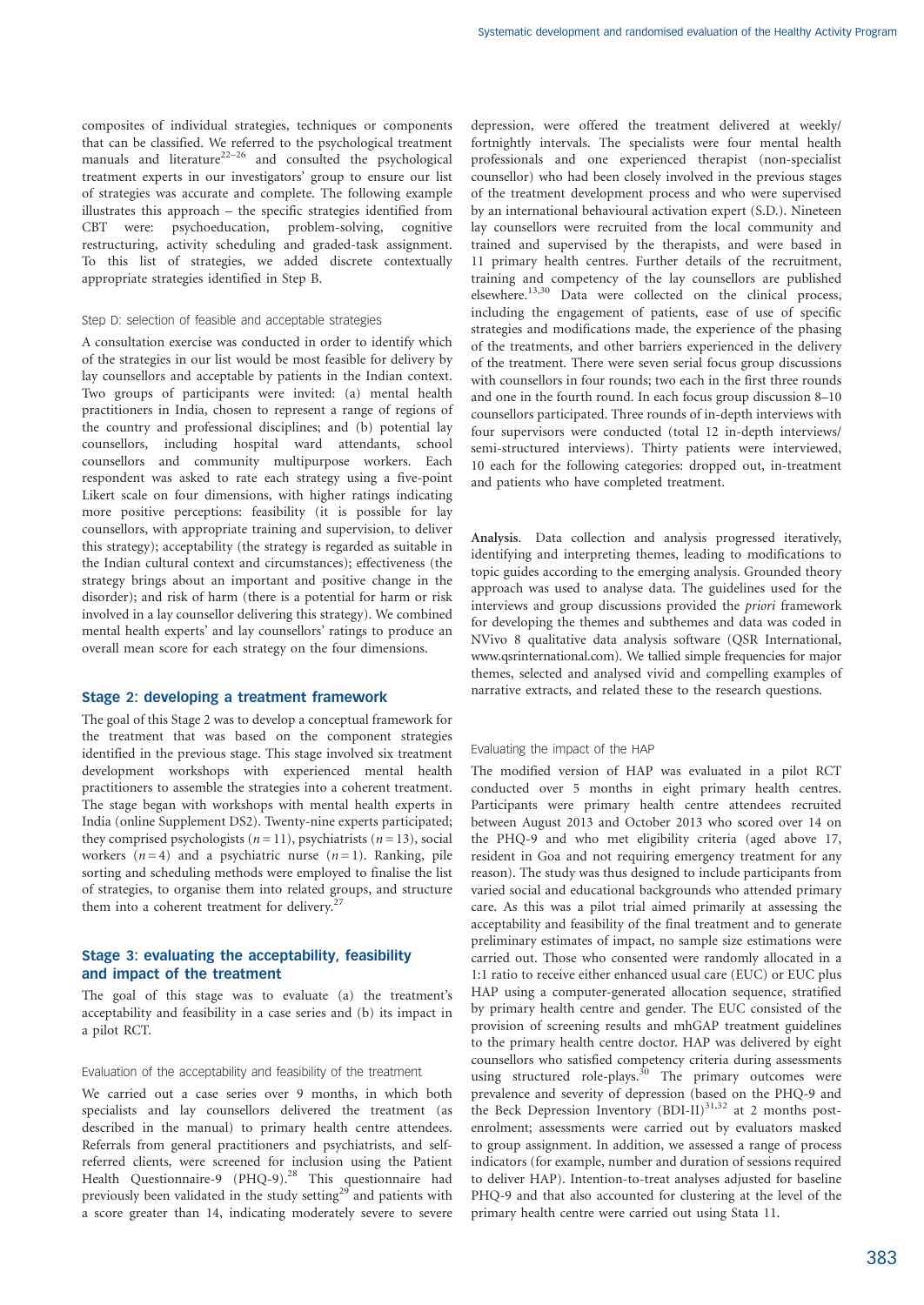#### Results

#### Stage 1: potential treatment strategies identified

The global literature review undertaken in Step A to identify evidence-based treatments identified 33 papers (15 systematic reviews and 18 randomised control trials (RCTs)) and the regional review identified 23 papers (7 RCTs, 10 other study designs, 4 narrative reviews and 2 manuals/guidelines). The reference lists for the selected papers are provided in online Supplement DS3. The treatments identified through these two reviews were rated on two dimensions (i.e. the strength of the evidence of effectiveness and the generalisability of this evidence to the local context and feasibility of delivery by lay counsellors). Based on this approach, we selected the following treatments for further consideration: cognitive–behavioural therapy (CBT); interpersonal psychotherapy; problem-solving therapy; psychoeducation; behavioural activation; physical exercise; befriending; mindfulness-based cognitive therapy; acceptance commitment therapy, hypnosis, yoga and meditation.

Our findings from Step B, a systematic review of the literature on explanatory models of depression in South Asia and in-depth interviews with patients with depression and family members, were grouped under four broad categories: illness experiences, perceived impact, causal beliefs and self-help strategies. The experience of depression was characterised predominantly by physical aches and pains, stress ('tension'), low mood, and negative and ruminative thoughts. Patients experienced disturbances in interpersonal relationships and occupational functioning, as well as stigma and discrimination. Family difficulties were perceived as the main cause of the problem, followed closely by financial difficulties or multiple social problems. To cope with distress, patients reported engaging in leisure activities and religious and spiritual practices, and seeking support from family and friends.

The final list of 22 treatment strategies we identified (Step C) are shown in Appendix 1. In the final step (Step D) of this stage of the process a total of 58 people, 15 experts and 43 lay counsellors, participated in the consultant exercise to select those strategies that were feasible and acceptable (online Table DS1). After ranking the strategies on the basis of scores and using a priori threshold (strategies with an overall score of 3.5 and above on the five-point Likert scale were retained), 15 of the 22 treatment strategies were taken forward to the next stage (online Table DS2).

#### Stage 2: treatment framework formulated

Based on recommendations from the treatment development workshops, modifications were made to the list of 15 strategies notably: religious and spiritual practices were removed as these were considered to involve moral judgement and might induce guilt; support groups were not considered feasible to deliver in primary care settings; and reminiscence was perceived as likely to have limited effectiveness. The final scheduling led to a treatment consisting of four domains of strategies:

- (a) engagement, which comprised psychoeducation, family psychoeducation and treatment planning – the aim of this domain was to educate and engage individuals and family members;
- (b) activation, strategies for the delivery of tasks such as gradedtask assignment, activity scheduling and physical exercise;
- (c) need-based strategies, such as addressing interpersonal triggers, problem-solving, relaxation and enlisting social support tailored to the specific needs of individuals, and;

(d) social integration, as a way to reintegrate individuals into the community.

The international expert group recommended behavioural activation as the theoretical basis for the treatment because it provided the best fit, considering the culture and context in which the treatment was to be delivered and the fact that it captured most of the strategies in the list (Fig. 2). Following this decision, relevant treatment manuals were identified in consultation with the expert group. A content analysis of these manuals was done by assessing adequacy of the description of implementation of selected strategies, suitability for delivery by lay counsellors and the extent of adaptations needed for its use as the primary manual for the emerging treatment (online Supplement DS4). Based on this process, the Behavioral Activation for Depression: A Clinician's  $Guide<sup>33</sup>$  was recommended.

This recommendation was reviewed in light of the feedback from patients and families in Stage 1 and determined to be an optimal fit for the setting. Specifically, the emphasis of behavioural activation on the importance of context in understanding the development and maintenance of depression was perceived to be responsive to primary patient concerns with family, financial and social problems, as well as stigma and discrimination. Additionally, the emphasis in behavioural activation on using activity and social context to promote recovery was closely aligned with patient reports of using activities and social support as coping strategies.

The Behavioral Activation for Depression: A Clinician's Guide<sup>33</sup> manual was then adapted for further use in the following ways: simplification of the language; addition of culturally relevant case vignettes and scripts; and inclusion of other contextually appropriate strategies identified in the previous stage by incorporating procedures from other manuals, notably the one developed for the previous MANAS trial<sup>34</sup> and from the Engagement Session manual (A. Zuckoff, personal communication,  $2015$ ) and Zuckoff et al,<sup>35</sup> which provides a set of procedures to engage the patient in the treatment. The treatment resulting from this process was named the Healthy Activity Program (HAP).

#### Stage 3: the acceptability, feasibility and impact of HAP

Acceptability and feasibility of HAP

Altogether, 271 patients participated in the case series (including 30 treated by the specialists). The modal patient was a middleaged woman who had low educational attainment and was a home-maker. Nearly half ( $n = 133$ , 49%) dropped out, typically after the first session. There was a dose–response reduction in PHQ-9 scores measured in-session with the largest reduction being observed at session 6 (online Table DS3). The qualitative data were triangulated to address three key questions: (a) is HAP perceived to be useful by patients and counsellors, (b) what elements of HAP are perceived to be useful, and (c) what are the challenges faced in delivering HAP?

Briefly, regardless of their treatment status, most of the interviewed patients  $(n = 19/30)$  agreed that they found the treatment to be useful and that the counsellor helped them to address their problems. However, some patients who dropped out  $(n = 4/10)$  admitted that they had not understood what the treatment was about and were nervous about meeting the counsellor when asked to do so for the first time. Most patients who had engaged with the treatment  $(n = 16/20)$  found the following suggestions/advice very beneficial: completing the daily activity chart; spending time with friends and relatives; sharing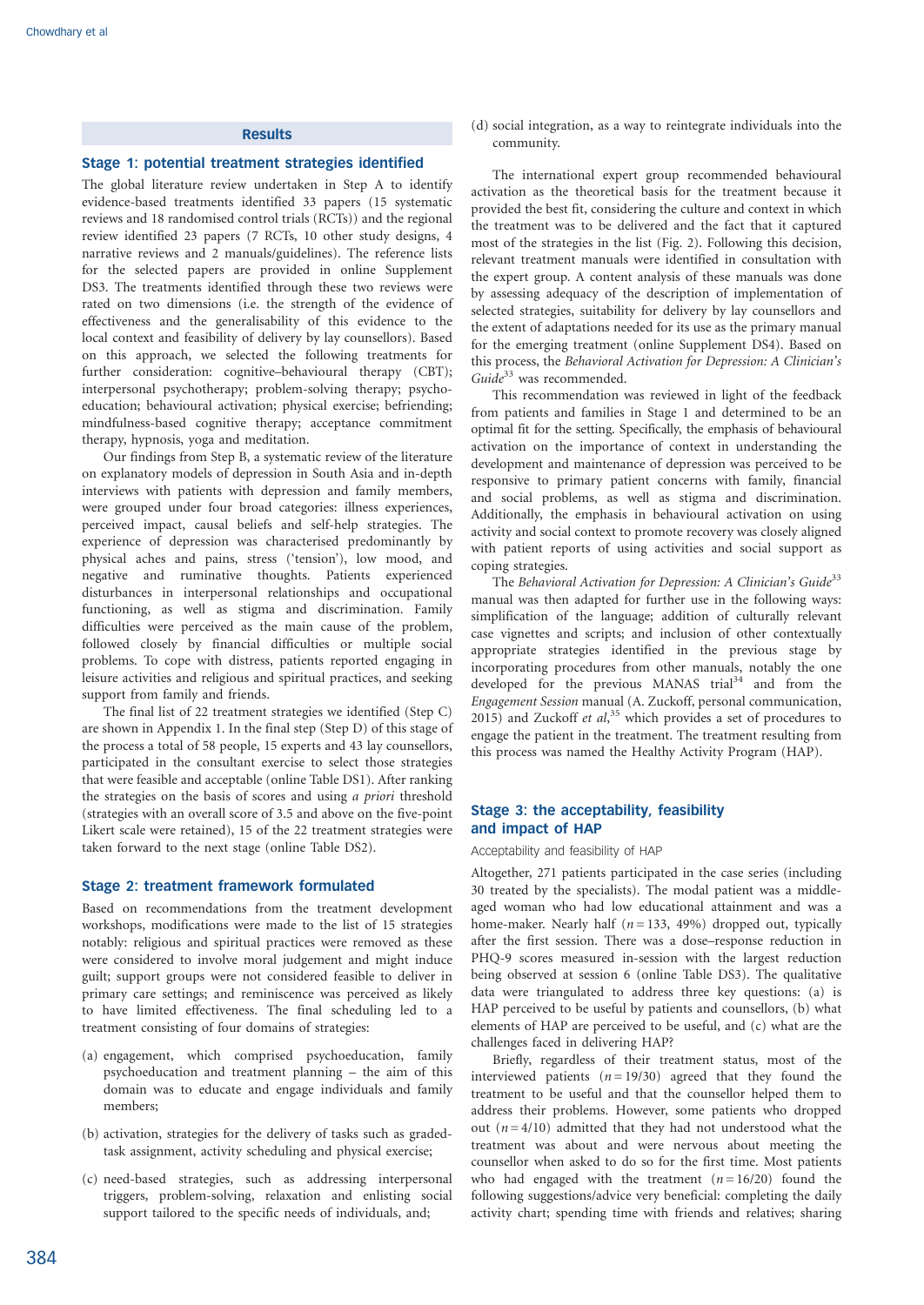

one's thoughts and emotions; and doing things that the patient enjoyed.

Counsellor-related factors were described as promoting treatment engagement  $(n=4)$ , for example the counsellor was of a caring nature and provided continuing support. Patients who had dropped out usually reported doing so because of lack of benefit from the counselling and persistence of their health problems  $(n = 7/10)$ . The commonest challenges to successfully completing treatment reported by patients (those who had engaged and those who had dropped out) were practical difficulties such as having to attend to work  $(n=4)$  or difficulty in travelling to the primary health centre since there was no convenient public transport  $(n=3)$ . Some of the challenges reported by counsellors were difficulty in explaining the nature of treatment as many patients were not aware of the link between the stress in their daily lives and their health complaints; patients' reluctance to wait for the entire duration of the first session since they had not come to the primary health centre prepared for it; patients' failure to do the written homework between sessions; and, difficulty in engaging patients and maintaining session flow over the telephone.

Based on these findings, HAP was iteratively modified to enhance its contextual acceptability and feasibility for delivery by lay counsellors (online Supplement DS5). In particular, practical barriers in accessing primary care facilities led to the decision to choose home-based care as the main format of treatment delivery. Patients' social problems and somatic health concerns were given increased attention. Specifically, a list of

resources and problem-solving strategies were created as scaffolding for the counsellors to utilise with patients. Resource materials for both patients and significant others were provided. Involvement of a significant other in the treatment sessions was encouraged. Use of written homework was replaced by in-session completion of activity monitoring charts. Identification of barriers to uptake of treatment, with discussion of possible solutions, was used in early sessions to enhance engagement. Appropriate language and metaphors were used to describe treatment components, for example using the term 'tension' instead of 'depression'. The quality of the delivery was enhanced by provision of checklists for use by counsellors during sessions. Examples were step-by-step guidelines in dealing with difficult situations (especially high suicide risk) and off-the-shelf solutions derived from experiences in the clinical case series for dealing with social problems. Finally, simplification of therapeutic tools was emphasised, such as doing activity monitoring in blocks of time (morning, afternoon, night) rather than hourly and the use of icons to represent specific activities and emotions for patients with limited literacy to track activities.

#### Impact of the HAP

The modified version of HAP evaluated in the pilot RCT included 62 individuals who agreed to participate from a total of 142 eligible patients (participation rate 43.7%, online Table DS4). Common reasons for refusal to participate were lack of time (60%), need to gain permission from family before consenting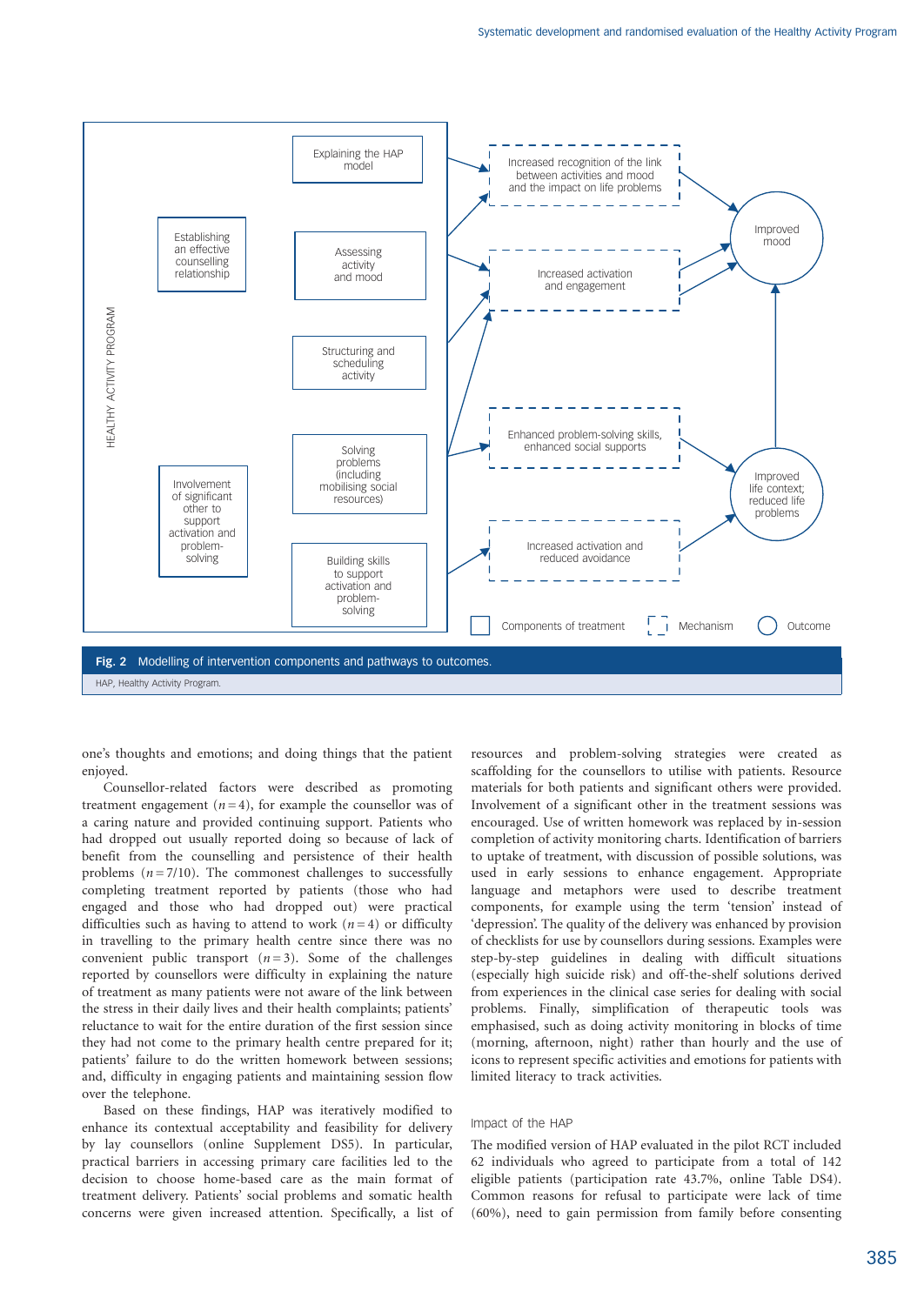| in Goa, India<br>Outcome                                                                                                                       | Enhanced usual<br>care arm<br>$(n=31)$ | <b>Healthy Activity</b><br>Program arm<br>$(n=24)$ | Adjusted<br>risk ratio<br>$(95\% \text{ Cl})^a$ | Adjusted risk<br>difference or mean<br>difference (95% CI) <sup>a</sup> | P    |  |
|------------------------------------------------------------------------------------------------------------------------------------------------|----------------------------------------|----------------------------------------------------|-------------------------------------------------|-------------------------------------------------------------------------|------|--|
| BDI $\geq 19$ at 2 months, n (%)                                                                                                               | 19 (61.3)                              | 9(37.5)                                            | $0.55$ (0.32 to 0.94)                           | $-28.7$ ( $-50.8$ to $-6.6$ )                                           | 0.01 |  |
| BDI score at 2 months, mean (s.d.)                                                                                                             | 22.8 (13.3)                            | 16.5(14.4)                                         |                                                 | $-6.5$ ( $-14.0$ to 0.91)                                               | 0.10 |  |
| Remission (PHQ $<$ 5) at 2 months, n (%)                                                                                                       | 9(29.0)                                | 11(45.8)                                           | 1.63 (0.91 to 2.99)                             | $20.3$ (-3.2 to 43.8)                                                   | 0.09 |  |
| BDI, Beck Depression Inventory.<br>a. Results are adiusted for baseline Patient Health Ouestionnaire-9 (PHO-9) score and primary health centre |                                        |                                                    |                                                 |                                                                         |      |  |

(21%), not interested in the treatment (11%) and not residing in the area for the entire duration of the treatment (3%). The sample consisted mainly of middle-aged married women with low education. The outcome assessment was completed by 86% (24/ 28) and 91% (31/34) of participants in the HAP and EUC arms, respectively. The mean follow-up duration was 8.6 weeks (95% CI 8.2–9.1). There was no significant difference in baseline PHQ-9 score and sociodemographic profile between those who completed outcome evaluation and those who dropped out. Of all patients allocated to the HAP arm who were discharged (planned or unplanned  $(n=19)$ , 6 (33%) dropped out and 12 (67%) completed treatment; one patient was referred elsewhere. The remaining patients were still in treatment at the time of the 2-month follow-up. These process indicators showed improved treatment engagement compared with the earlier case series. Based on an intention-to-treat analysis (Table 1), the prevalence of depression (BDI-II  $\geq$  19 at 2 months) was significantly lower in the HAP than EUC arm (adjusted risk ratio  $(RR) = 0.55$ , 95% CI 0.32–0.94,  $P = 0.01$ ). In the HAP arm as compared with the EUC arm, treatment remission based on the PHQ-9 scores was higher (for PHQ  $<$  5 adjusted RR = 1.63, 95% CI 0.91-2.99,  $P = 0.09$ ) and the severity of depressive symptoms was lower (mean difference on the BDI-II of 6.5,  $P = 0.1$ ), although these differences did not reach statistical significance.

#### **Discussion**

#### Key findings and interpretation

Our overall aim was to describe a systematic approach to the development of a contextually appropriate, scalable, brief psychological treatment for delivery by lay counsellors, illustrated by its application for the treatment of moderate/severe depression in primary healthcare in India. We identified potential evidencebased treatments from around the world; explored the subjective experiences of patients and their families; identified practical and acceptable delivery strategies in the local context; developed a theoretical framework; and subjected the resulting package to a proof of principle test in a large cohort. The final treatment package then was tested in a pilot RCT.

Our approach demonstrates four key points that may serve to guide future efforts.

First, it is important to take account of local strategies and health beliefs that are relevant to the context of treatments, for example the fact most patients do not regard their symptoms as related to 'mental disorder'. Second, treatment strategies derived from global evidence have cross-cultural applicability, for example behavioural activation emerged as a highly relevant theoretical framework for the treatment. Third, the delivery of treatment must take into account local structural and cultural barriers that might reduce engagement, for example lack of familiarity with 'talking' treatments and both opportunity and direct costs in accessing such treatments. Fourth, developing an acceptable and feasible psychological treatment depends on following a systematic process that includes reviewing the global and contextual evidence, consulting with patients, families, mental health experts and lay counsellors, and evaluating the intervention in clinical case series and pilot studies.

A recent systematic review of cultural adaptations of psychological treatments for depression revealed that although some followed the steps advocated by the Medical Research Council framework for development of complex interventions,<sup>19,36</sup> most did not report the method of adaptation. The methodology we have described in this paper, which incorporates evidence from treatments from around the world along with contextually appropriate practices and employs techniques such as distillation of strategies, offers a systematic method for the development of psychological treatments for delivery by non-specialist health workers. This approach guides treatment modification in an iterative manner and addresses acceptability and feasibility. In short, the PREMIUM psychological treatment development method addressed two elements simultaneously: (a) simplification so that lay counsellors could deliver it, and (b) cultural adaptation so that it was relevant to the target population, an approach consistent with that followed in another low-resource setting for children.37

#### The HAP

Although the overarching aim of PREMIUM was to develop new treatments, which were built on global and contextual evidence, we observed that behavioural activation was a good match for our goals, indicating its cross-cultural acceptability and feasibility for delivery by non-specialist health workers. Our final treatment package is a brief structured psychological treatment for moderate/severe depressive symptoms that is delivered by lay counsellors in primary care. Its core strategies are treatment engagement, psychoeducation, behaviour activation, problemsolving, involvement of significant others, activation of social networks, relaxation, and techniques to improve interpersonal communication skills and address rumination.<sup>38</sup> Figure 2 illustrates the various components of HAP and the proposed pathways through which the treatment outcomes are hypothesised to be achieved. A counselling relationship manual also assists lay counsellors to learn and enhance their core counselling skills.<sup>39</sup> HAP is delivered in three phases (Appendix 2), with an optimum of six sessions (up to a maximum of eight), each session lasting 30–40 min, at weekly or fortnightly intervals. The patient's home or the primary health centre are the primary platforms for delivery and engagement of the significant other is encouraged as a means to promote treatment engagement.<sup>39</sup>

A number of challenges remain for the delivery of the treatment; these include: ensuring there are the resources needed for home-based delivery, especially for patients who come from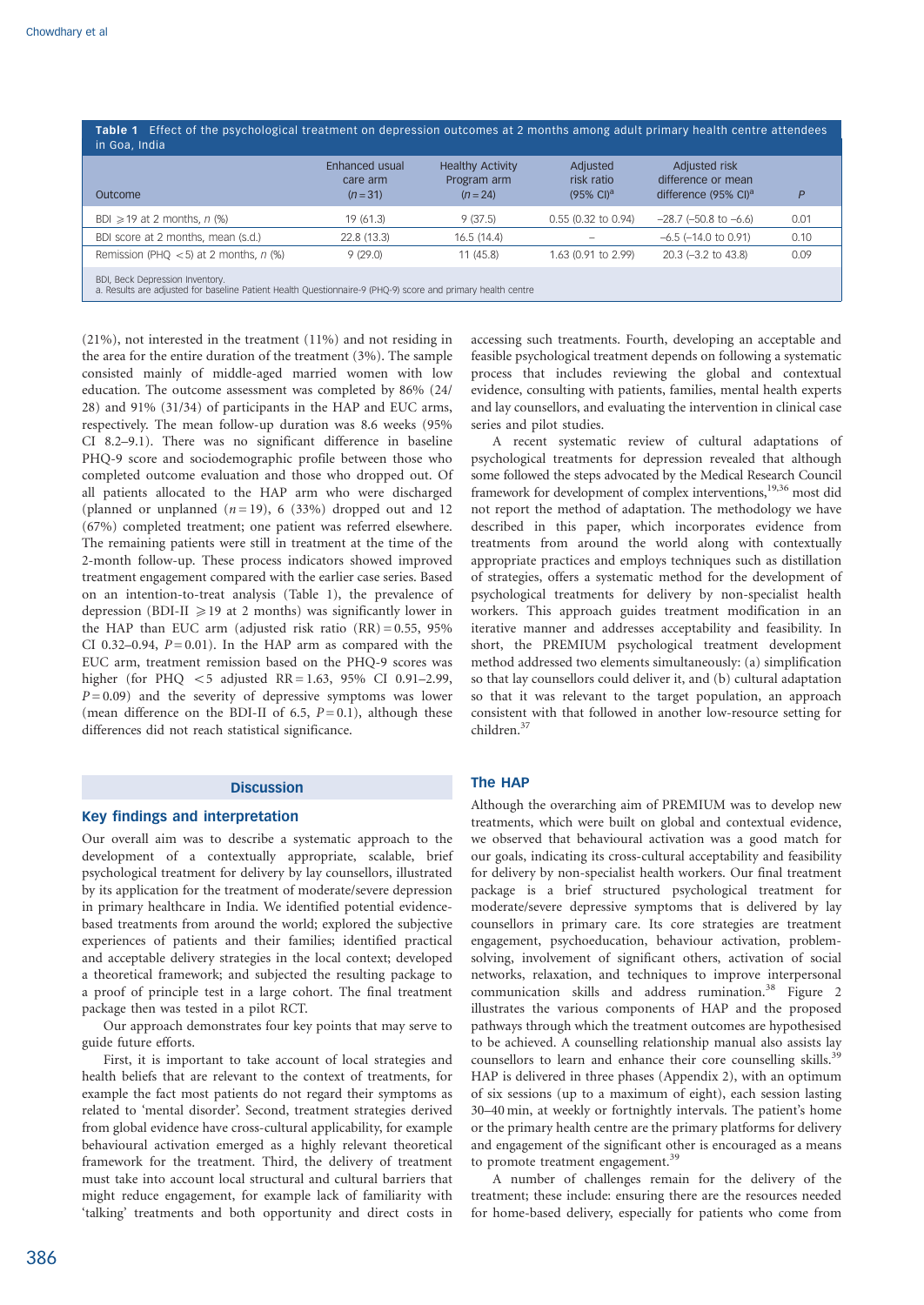distant/rural areas; maintaining counsellor competency over the long term; and retaining lay counsellors and preventing burnout. Our systematic approach to the development of psychological treatments needs to be extended to other mental disorders and replicated in other low-resource settings. The HAP requires further evaluation of its effectiveness and cost-effectiveness  $(currenty in progress)<sup>13</sup>$  and dissemination through m-health platforms.<sup>40</sup>

### Appendix 1

#### Selection of psychological treatment strategies for the Healthy Activity Program (HAP)

| <b>Strategy</b>                             | Effectiveness evidence <sup>a</sup> | Contextual<br>appropriateness <sup>b</sup> | Perceived acceptability,<br>feasibility, effectiveness<br>and safety <sup>c</sup> |
|---------------------------------------------|-------------------------------------|--------------------------------------------|-----------------------------------------------------------------------------------|
| Strategies included in HAP                  |                                     |                                            |                                                                                   |
| Supportive counselling                      | $+++$                               | $^{+++}$                                   | $++$                                                                              |
| Psychoeducation                             | $+++$                               | $^{+++}$                                   | $++$                                                                              |
| Problem-solving                             | $+++$                               | $+++$                                      | $++$                                                                              |
| Enlisting social support                    | $+++$                               | $+++$                                      | $++$                                                                              |
| Relaxation                                  | $+++$                               | $^{+++}$                                   | $++$                                                                              |
| Physical exercise                           | $+++$                               | $++$                                       | $++$                                                                              |
| Addressing interpersonal triggers           | $+++$                               | $+++$                                      | $++$                                                                              |
| Activity scheduling                         | $+++$                               | $++$                                       | $++$                                                                              |
| Graded task assignment                      | $+++$                               | $++$                                       | $++$                                                                              |
| Family psychoeducation                      |                                     | $+++$                                      | $++$                                                                              |
| Treatment planning                          | $+++$                               | $+++$                                      | $++$                                                                              |
| Strategies not included in HAP              |                                     |                                            |                                                                                   |
| Value education                             |                                     | $++$                                       | $+$                                                                               |
| Reminiscence                                | $+++$                               |                                            | $++$                                                                              |
| Cognitive restructuring                     | $+++$                               | $+++$                                      |                                                                                   |
| Contextual functional analysis              | $+++$                               | $++$                                       | $++$                                                                              |
| Focus on past experiences and relationships | $+++$                               |                                            | $^{+}$                                                                            |
| Radical acceptance                          | $+++$                               | $+++$                                      | $^{+}$                                                                            |
| Addressing unconscious mechanisms           | $+++$                               |                                            |                                                                                   |
| Family counselling                          | $+$                                 |                                            | $++$                                                                              |
| Support groups                              | $+++$                               | $+++$                                      | $++$                                                                              |
| Religious/spiritual practice                |                                     | $^{++}$                                    | $++$                                                                              |
|                                             |                                     |                                            |                                                                                   |

a. +++, Mental Health Gap Action Programme recommendation or at least one international systematic review or at least one randomised controlled trial (RCT) from South Asia;<br>b. +++, Evidence of generalisability of internat

#### Appendix 2

#### The Healthy Activity Program (HAP) phases

| Phase                                       | Goals                                                                                                                                                                                         | <b>Description</b>                                                                                                                                                                                                                                                                                                                                      |
|---------------------------------------------|-----------------------------------------------------------------------------------------------------------------------------------------------------------------------------------------------|---------------------------------------------------------------------------------------------------------------------------------------------------------------------------------------------------------------------------------------------------------------------------------------------------------------------------------------------------------|
| Early phase<br>(delivered in 1-2 sessions)  | Engaging and establishing an effective counselling<br>relationship<br>Helping patients understand HAP<br>Eliciting commitment for counselling                                                 | Getting started<br>Understanding the patient's problem using the HAP model<br>and explaining this to the patient<br>Getting commitment to the treatment<br>Involving the significant other<br>Addressing the patients' chief concerns (for example,<br>distressing symptoms or pressing social problems)<br>Addressing barriers to treatment engagement |
| Middle phase<br>(delivered in 3-5 sessions) | Assessing activation targets and encouraging<br>activation<br>Identifying barriers to activation and learning<br>how to overcome these<br>Helping patients solve (or cope with) life problems | Assessment and activation strategies<br>Problem-solving<br>Other need-based strategies (for example, relaxation,<br>addressing rumination, dealing with interpersonal triggers)                                                                                                                                                                         |
| Ending phase<br>(delivered in 1 session)    | Reviewing and strengthening gains that the patient<br>has made during treatment in order to prevent<br>relapse.                                                                               | Summarising key learning from the treatment<br>Preparing for situations in the patient's life that may trigger<br>depression in the future and generating plans to deal with<br>such situations                                                                                                                                                         |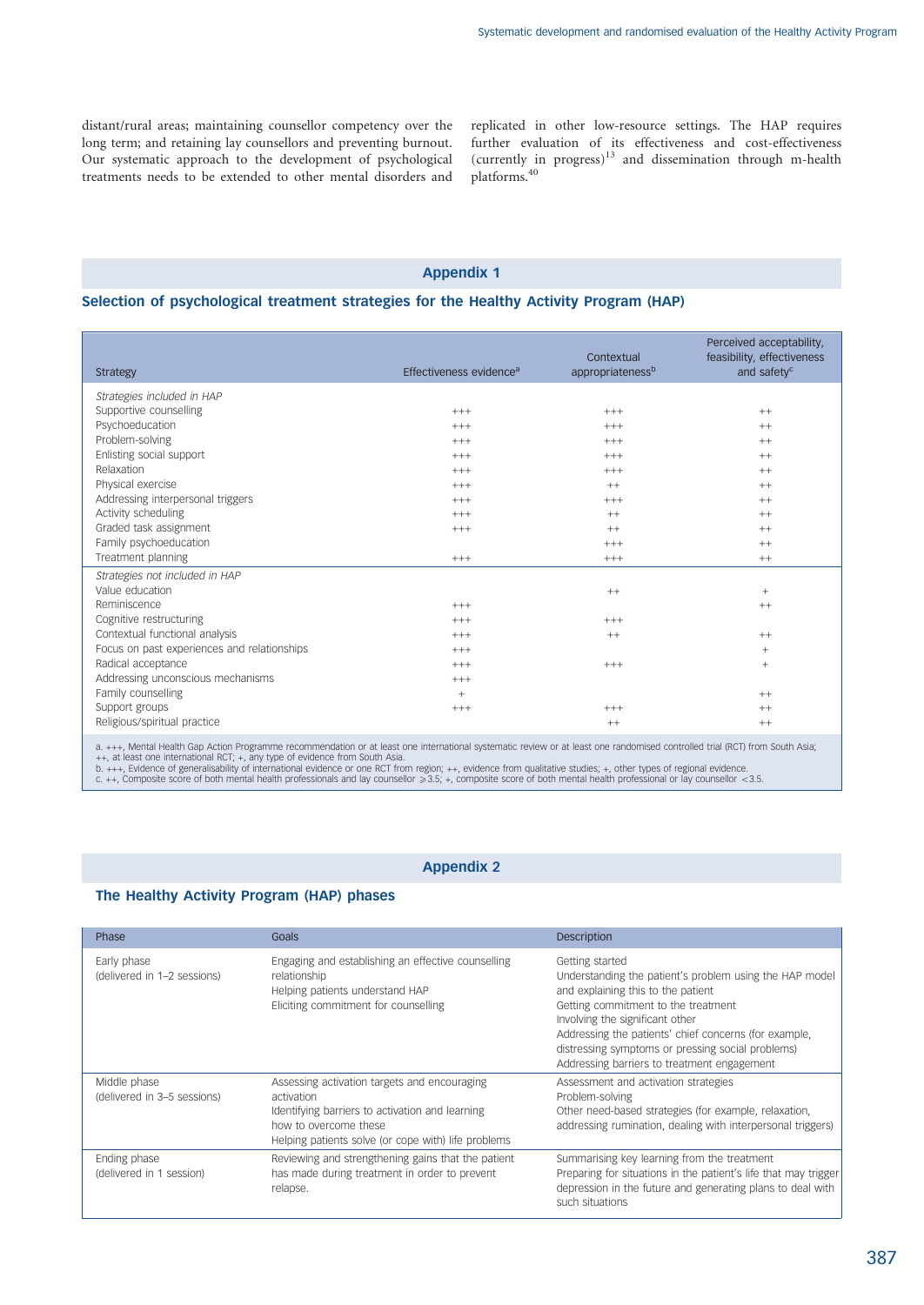Neerja Chowdhary, MD, Sangath, Goa, India and London School of Hygiene & Tropical Medicine, London, UK; **Arpita Anand**, MSc, MA, Sangath, Goa, India; **Sona**<br>**Dimidjian**, PhD, University of Boulder, Boulder, Colorado, USA; **Sachin Shinde**, MPA, Sangath, Goa, India; **Benedict Weobong**, PhD, Sangath, Goa, India and London School of Hygiene & Tropical Medicine, London, UK; **Madhumitha Balaji**, MSc,<br>Sangath, Goa, India; **Steve D. Hollon**, PhD, Vanderbilt University, Nashville, Tennessee, USA; Atif Rahman, PhD, University of Liverpool, Liverpool, UK; **G. Terence Wilson**, PhD, Rutgers University, New Brunswick, New Jersey, USA; Helena Verdeli, PhD, Teachers College, Columbia University, New York, USA; Ricardo Araya, PhD, London School of Hygiene & Tropical Medicine, London, UK; **Michael King**, PhD, University College, London, UK; **Mark J. D. Jordans**, PhD, King's<br>College, London, UK; **Christopher Fairburn**, PhD, Oxford University, Oxford, UK; Betty Kirkwood, PhD, London School of Hygiene & Tropical Medicine, London, UK; Vikram Patel, FMedSi, Sangath, Goa, Centre for Chronic Conditions and Injuries, Public Health Foundation of India, New Delhi, India and London School of Hygiene & Tropical Medicine, London, UK

Correspondence: Vikram Patel, Sangath, H No 451 (168), Bhatkar Waddo, Succour, Porvorim, Bardez, Goa 403501, India. Email address: vikram.patel@lshtm.ac.uk

First received 14 Jul 2014, final revision 28 Nov 2014, accepted 17 Jan 2015

#### Funding

This research has been entirely funded by a Wellcome Trust Senior Research Fellowship to V.P. (Grant no. 091834/Z/10/Z).

#### Acknowledgements

We would like to thank the Wellcome Trust for funding this study; and Sangath, Goa and Parivartan, Satara for facilitating the conduct of this study. We are grateful to Helen Weiss for her assistance with the statistical analysis.

#### References

- 1 Vos T, Flaxman AD, Naghavi M, Lozano R, Michaud C, Ezzati M, et al. Years lived with disability (YLDs) for 1160 sequelae of 289 diseases and injuries 1990–2010: a systematic analysis for the Global Burden of Disease Study 2010. Lancet 2013; 380: 2163–96.
- 2 Ferrari AJ, Somerville AJ, Baxter AJ, Norman R, Patten SB, Vos T, et al. Global variation in the prevalence and incidence of major depressive disorder: a systematic review of the epidemiological literature. Psychol Med 2013; 43: 471-81.
- 3 Lund C, Breen A, Flisher AJ, Kakuma R, Corrigall J, Joska JA, et al. Poverty and common mental disorders in low and middle income countries: a systematic review. Soc Sci Med 2010; 71: 517–28.
- 4 Surkan JP, Kennedy EC, Hurley MK, Black MM. Maternal depression and early childhood growth in developing countries: systematic review and meta-analysis. Bull World Health Organ 2011; 89: 608–15.
- 5 Prince M, Patel V, Saxena S, Maj M, Maselko J, Phillips MR, et al. No health without mental health. Lancet 2007; 370: 859–77.
- 6 Collins PY, Patel V, Joestl SS, March D, Insel TR, Daar AS, et al. Grand challenges in global mental health. Nature 2011; 475: 27–30.
- 7 World Health Organization. mhGAP Intervention Guide for Mental, Neurological and Substance Use Disorders in Non-Specialized Health Settings. Mental Health Gap Action Programme (mhGAP). WHO, 2010.
- 8 Kohn R, Saxena S, Levav I, Saraceno B. The treatment gap in mental health care. Bull World Health Organ 2004; 82: 858-66.
- 9 Wang PS, Aguilar-Gaxiola S, Alonso J, Angermeyer MC, Borges G, Bromet EJ, et al. Use of mental health services for anxiety, mood, and substance disorders in 17 Countries in the WHO World Mental Health Surveys. Lancet 2007; 370: 841–50.
- 10 Patel V, Chowdhary N, Rahman A, Verdeli H. Improving access to psychological treatments: lessons from developing countries. Behav Res Ther 2011; 49: 523–8.
- 11 Patel V, Belkin GS, Chockalingam A, Cooper J, Saxena S, Unützer J, et al. Grand challenges: integrating mental health services into priority health care platforms. PLoS Med 2013; 10: e1001448.
- 12 van Ginneken N, Tharyan P, Lewin S, Rao GN, Meera SM, Pian J, et al. Nonspecialist health worker interventions for the care of mental, neurological and substance-abuse disorders in low- and middle-income countries. Cochrane Database Syst Rev 2013; 11: CD009149.
- 13 Patel V, Weobong B, Nadkarni A, Weiss HA, Anand A, Naik S, et al. The effectiveness and cost-effectiveness of lay counsellor-delivered psychological treatments for harmful and dependent drinking and moderate to severe depression in primary care in India: PREMIUM study protocol for randomized controlled trials. Trials 2014; 15: 101.
- 14 Cuijpers P, Sijbrandij M, Koole SL, Andersson G, Beekman AT, Reynolds CF 3rd. The efficacy of psychotherapy and pharmacotherapy in treating depressive and anxiety disorders: a meta-analysis of direct comparisons. World Psychiatry 2013; 12: 137–48.
- 15 Cuijpers P, van Straten A, Andersson G, van Oppen P. Psychotherapy for depression in adults: a meta-analysis of comparative outcome studies. J Consult Clin Psychol 2008; 76: 909–22.
- 16 Wiles N, Thomas L, Abel A, Ridgway N, Turner N, Campbell J, et al. Cognitive behavioural therapy as an adjunct to pharmacotherapy for primary care based patients with treatment resistant depression: results of the CoBalT randomised controlled trial. Lancet 2013; 381: 375–84.
- 17 Patel V, Weiss H, Chowdhray N, Naik S, Pednekar S, Chatterjee S, et al. Effectiveness of an intervention led by lay health counsellors for depressive and anxiety disorders in primary care in Goa, India (MANAS): a cluster randomised controlled trial. Lancet 2010; 376: 2086–95.
- 18 National Institute of Clinical Excellence. Depression: Management of Depression in Primary and Secondary Care. NICE, 2004.
- 19 Chowdhary N, Jotheeswaran AT, Nadkarni A, Hollon SD, King M, Jordans MJ, et al. The methods and outcomes of cultural adaptations of psychological treatments for depressive disorders: a systematic review. Psychol Med 2014; 44: 1131–46.
- 20 Chorpita BF, Daleiden EL, Weisz JR. Identifying and selecting the common elements of evidence based interventions: a distillation and matching model. Ment Health Serv Res 2005; 7: 5–20.
- 21 Aggarwal NKB, Kumar M, Mohanraj S, Rahman R, Verdeli A, Araya H, et al. Using consumer perspectives from systematic reviews and qualitative interviews to inform cultural adaptations of psychological treatments for depression in South Asia. J Affect Disord 2014; 163: 88–101.
- 22 Lambert MJ. Bergin and Garfield's Handbook of Psychotherapy and Behaviour Change (5th edn). Wiley, 2004
- 23 Barlow DH. Clinical Handbook of Psychological Disorders (4th edn). Guilford Press, 2008.
- 24 Nash RA, Barnier RA. The Oxford Handbook of Hypnosis. Theory, Research and Practice. Oxford University Press, 2008.
- 25 Hopko DR, Lejuez CW, Ruggiero KJ, Eifert GH. Contemporary Behavioural activation treatments for depression: procedures, principles, and progress. Clin Psychol Rev 2003; 23: 699–717.
- 26 Walsh R, Shapiro SL. The meeting of meditative disciplines and Western psychology: a mutually enriching dialogue. Am Psychol 2006; 61: 227–39.
- 27 Bernard H. Research Methods on Anthropology. Altamira Press 2002. 28 Spitzer RL, Kroenke K, Williams JB. Validation and utility of a self-report version of PRIME-MD: the PHQ primary care study. Primary care evaluation of mental disorders. Patient Health Questionnaire. JAMA 1999; 282: 1737–44.
- 29 Patel V, Araya R, Chowdhary N, King M, Kirkwood B, Nayak S, et al. Detecting common mental disorders in primary care in India: a comparison of five screening questionnaires. Psychol Med 2008; 38: 221–8.
- 30 Singla DR, Weobong B, Nadkarni A, Chowdhary N, Shinde S, Anand A, et al. Improving the scalability of psychological treatments in developing countries: a study of peer-led supervision and therapy quality in India. Behav Res Ther 2014; 60: 53–9.
- 31 Beck AT, Steer RA, Brown GK. Manual for Beck Depression Inventory II (BDI-II). Psychology Corporation, 1996.
- 32 Beck AT, Steer RA, Ball R, Ranieri W. Comparison of Beck Depression Inventories -IA and -II in psychiatric outpatients. J Pers Assess 1996; 67: 588–97.
- 33 Martell CR, Dimidjian S, Herman-Dunn R. Behavioural Activation for Depression: A Clinician's Guide. The Guilford Press, 2010.
- 34 Chatterjee S, Chowdhary N, Pednekar S, Cohen A, Andrew G, Andrew G, et al. Integrating evidence-based treatments for common mental disorders in routine primary care: feasibility and acceptability of the MANAS intervention in Goa, India. World Psychiatry 2008; 7: 45–53.
- 35 Zuckoff A, Swartz HA, Grote NK. Motivational interviewing as a prelude to psychotherapy for depressed women. In Motivational Interviewing in the Treatment of Psychological Problems (2nd edn) (eds H Arkowitz, WR Miller, S Rollnick): 136–69. Guilford Press, 2015.
- 36 Craig P, Dieppe P, Macintyre S, Michie S, Nazareth I, Petticrew M, et al. Developing and evaluating complex interventions: the new Medical Research Council guidance. BMJ 2008; 337: a1655.
- Jordans MJ, Tol WA, Komproe IH. Mental health interventions for children in adversity: pilot-testing a research strategy for treatment selection in lowincome settings. Soc Sci Med 2011; 73: 456–66.
- 38 Anand A, Chowdhary N, Dimidjian S, Patel V. Health Activity Program Sangath and London School of Hygiene and Tropical Medicine, 2013 (http:// www.sangath.com/images/manuals/Healthy%20Activity%20Program\_ Manual.pdf).
- 39 Chowdhary N, Dabholkar H, Velleman R, Dimidjian S, Fairburn C, Patel V. The Premium Counselling Relationship Manual. Sangath and London School of Hygiene and Tropical Medicine, 2013 (http://www.sangath.com/images/ manuals/Counselling%20Relationship\_Manual.pdf).
- 40 Fairburn CG, Patel V. The global dissemination of psychological treatments: a road map for research and practice. Am J Psychiatry 2014; 171: 495–8.

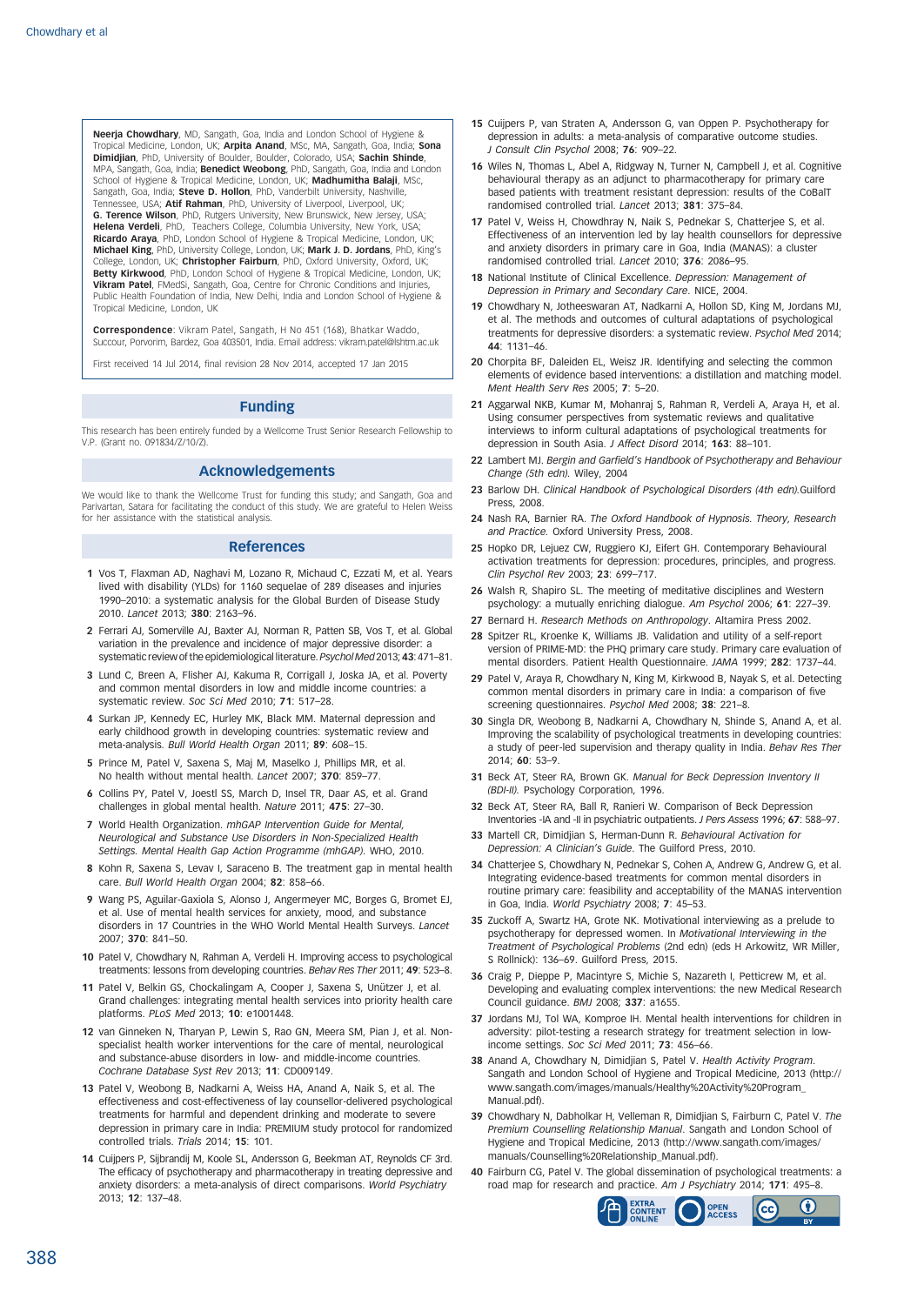Data supplement to Chowdary et al. The Healthy Activity Program lay counsellor delivered treatment for severe depression in India: systematic development and randomised evaluation. Br J Psychiatry doi: 10.1192/bjp.bp.114.161075

## **Table DS1 List of participants in the consultation exercise**

|                   | Experts (n=15)                       | Lay counsellors ( $n = 43$ )             |  |  |
|-------------------|--------------------------------------|------------------------------------------|--|--|
| Type              | Psychiatrists: 10 (66.7%)            | Health Counsellors: 11 (25.6%)           |  |  |
|                   | Clinical Psychologists: 3 (20%)      | Health Assistants: 4 (9.3%)              |  |  |
|                   | Psychiatric social workers: 2(13.3%) | Hospital Ward attendants: 8 (18.6%)      |  |  |
|                   |                                      | <b>Accredited Social Health Activist</b> |  |  |
|                   |                                      | (ASHA): 8 (18.6%)                        |  |  |
|                   |                                      | Multi-purpose workers: 7 (16.3%)         |  |  |
|                   |                                      | School Counsellors: 5 (11.6%)            |  |  |
| Range of Years of |                                      |                                          |  |  |
| Experience        |                                      |                                          |  |  |
| $1 - 5$           | 1(6.7%)                              | 28 (65.1%)                               |  |  |
| $6 - 10$          | 3(20%)                               | 7 (16.3%)                                |  |  |
| $11 - 15$         | 2(13.3%)                             | 2(4.7%)                                  |  |  |
| 16-20             | 3(20%)                               | 2(4.7%)                                  |  |  |
| $21 - 25$         | 3 (20%)                              | 4 (9.3%)                                 |  |  |
| $26 - 30$         | 3(20%)                               | $0(0\%)$                                 |  |  |
| $>30$             | 0(0%)                                | $0(0\%)$                                 |  |  |
| Gender            |                                      |                                          |  |  |
| Females           | 6 (40%)                              | 33 (76.7%)                               |  |  |
| Males             | 9(60%)                               | 10 (23.3%)                               |  |  |
| Age Range         |                                      |                                          |  |  |
| $20 - 29$         | $0(0.00\%)$                          | 17 (39.5%)                               |  |  |
| 30-39             | 5 (33.3%)                            | 15 (34.9%)                               |  |  |
| 40-49             | 5(33.3%)                             | 11 (25.6%)                               |  |  |
| 50-59             | 5(33.3%)                             | $0(0\%)$                                 |  |  |
| Above 60          | $0(0\%)$                             | 0(0%)                                    |  |  |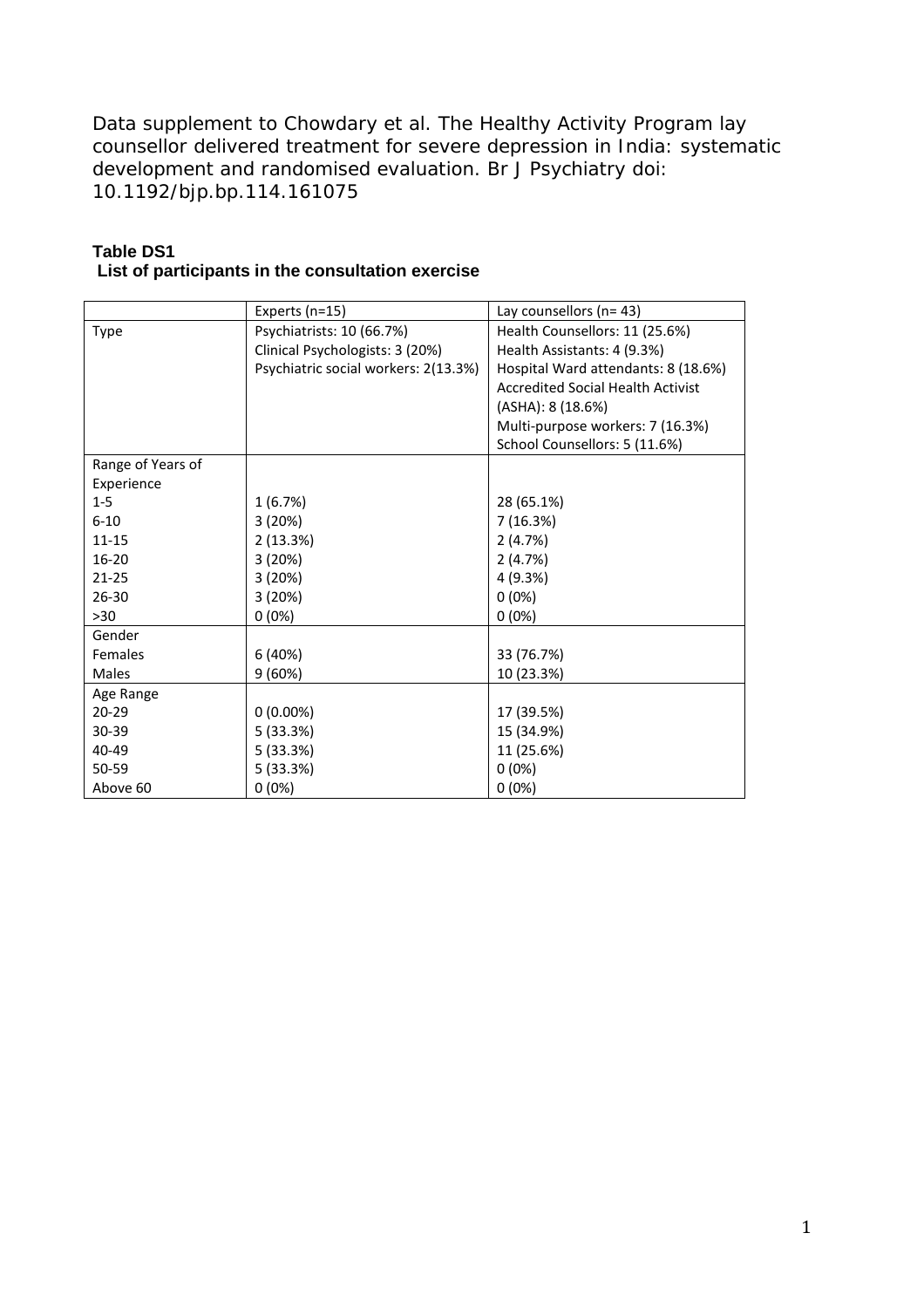## **Table DS2 Psychological treatment strategies identified as being acceptable, feasible, effective and with a low risk of harm**

|                                       | Mean MH          | Mean Lay         | <b>Mean</b><br><b>MH</b> |
|---------------------------------------|------------------|------------------|--------------------------|
|                                       | experts          | counsellor       | experts & lay            |
| <b>TREATMENT STRATEGY</b>             | score            | score            | counsellors'             |
|                                       | $(n=15)$<br>4.27 | $(n=43)$<br>3.97 | score<br>4.12            |
| Physical exercise*                    |                  |                  |                          |
| Psychoeducation*                      | 4.09             | 4.01             | 4.05                     |
| Supportive Counselling*               | 4.02             | 3.93             | 3.97                     |
| <b>Graded Task Assignment*</b>        | 4.00             | 3.92             | 3.96                     |
| Family Psychoeducation*               | 4.10             | 3.78             | 3.94                     |
| Relaxation*                           | 4.09             | 3.79             | 3.94                     |
| Enlisting social support*             | 4.05             | 3.73             | 3.89                     |
| Problem Solving*                      | 3.78             | 3.70             | 3.74                     |
| Activity scheduling*                  | 3.65             | 3.76             | 3.71                     |
| Religious and spiritual practices*    | 3.55             | 3.78             | 3.67                     |
| Identifying and managing              | 3.68             | 3.57             | 3.62                     |
| interpersonal triggers*               |                  |                  |                          |
| Family Counselling*                   | 3.57             | 3.62             | 3.59                     |
| Reminescence*                         | 3.44             | 3.71             | 3.57                     |
| Support Groups*                       | 3.56             | 3.58             | 3.57                     |
| Treatment Planning*                   | 3.30             | 3.77             | 3.53                     |
| <b>Cognitive Restructuring</b>        | 3.29             | 3.61             | 3.45                     |
| <b>Value Education</b>                | 3.32             | 3.57             | 3.44                     |
| <b>Radical Acceptance</b>             | 3.34             | 3.46             | 3.40                     |
| <b>Mindfulness</b>                    | 3.27             | 3.46             | 3.36                     |
| <b>Contextual Functional Analysis</b> | 3.30             | 3.35             | 3.33                     |
| Focus on past experiences and         | 2.99             | 3.47             | 3.23                     |
| relationships                         |                  |                  |                          |
| Addressing unconscious                | 2.23             | 3.58             | 2.91                     |
| mechanisms                            |                  |                  |                          |
|                                       |                  |                  |                          |

\*strategies taken forwards to the next stage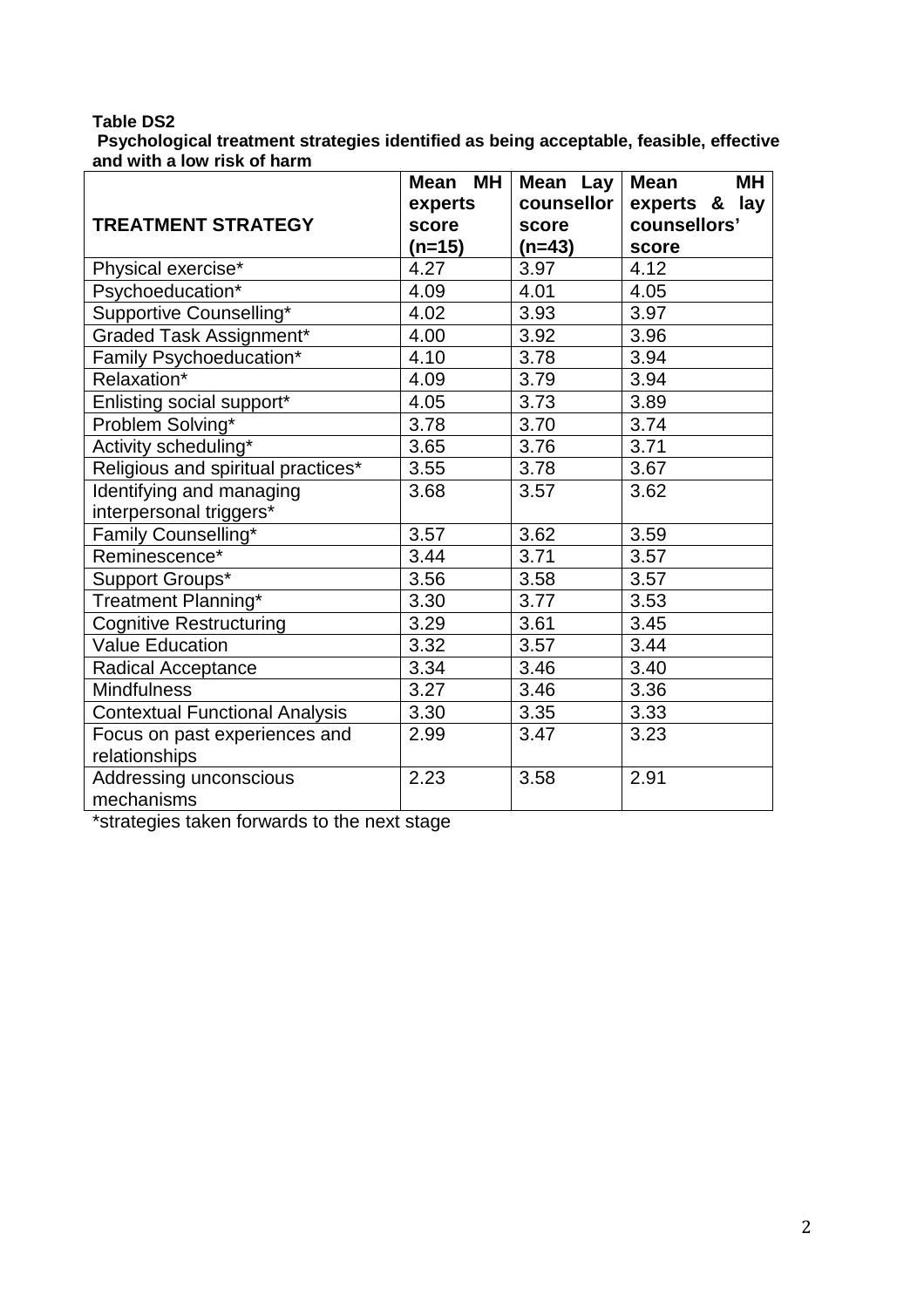## **Table DS3 Relationship between number of sessions and treatment response**

| Session number | Treatment response criteria  |                |                 |  |
|----------------|------------------------------|----------------|-----------------|--|
|                | PHQ-9 5/more<br>$PHQ-9 < 10$ |                | PHQ-9 50% score |  |
|                | (% response)                 | points decline | reduction       |  |
|                |                              | (% response)   | (% response)    |  |
| $2(n=93)$      | 39.8                         | 54.8           | 36.6            |  |
| $3(n=67)$      | 59.7                         | 77.6           | 53.7            |  |
| 4 $(n=44)$     | 70.4                         | 88.6           | 63.6            |  |
| $5(n=34)$      | 67.6                         | 76.5           | 67.7            |  |
| $6(n=22)$      | 72.7                         | 81.8           | 72.2            |  |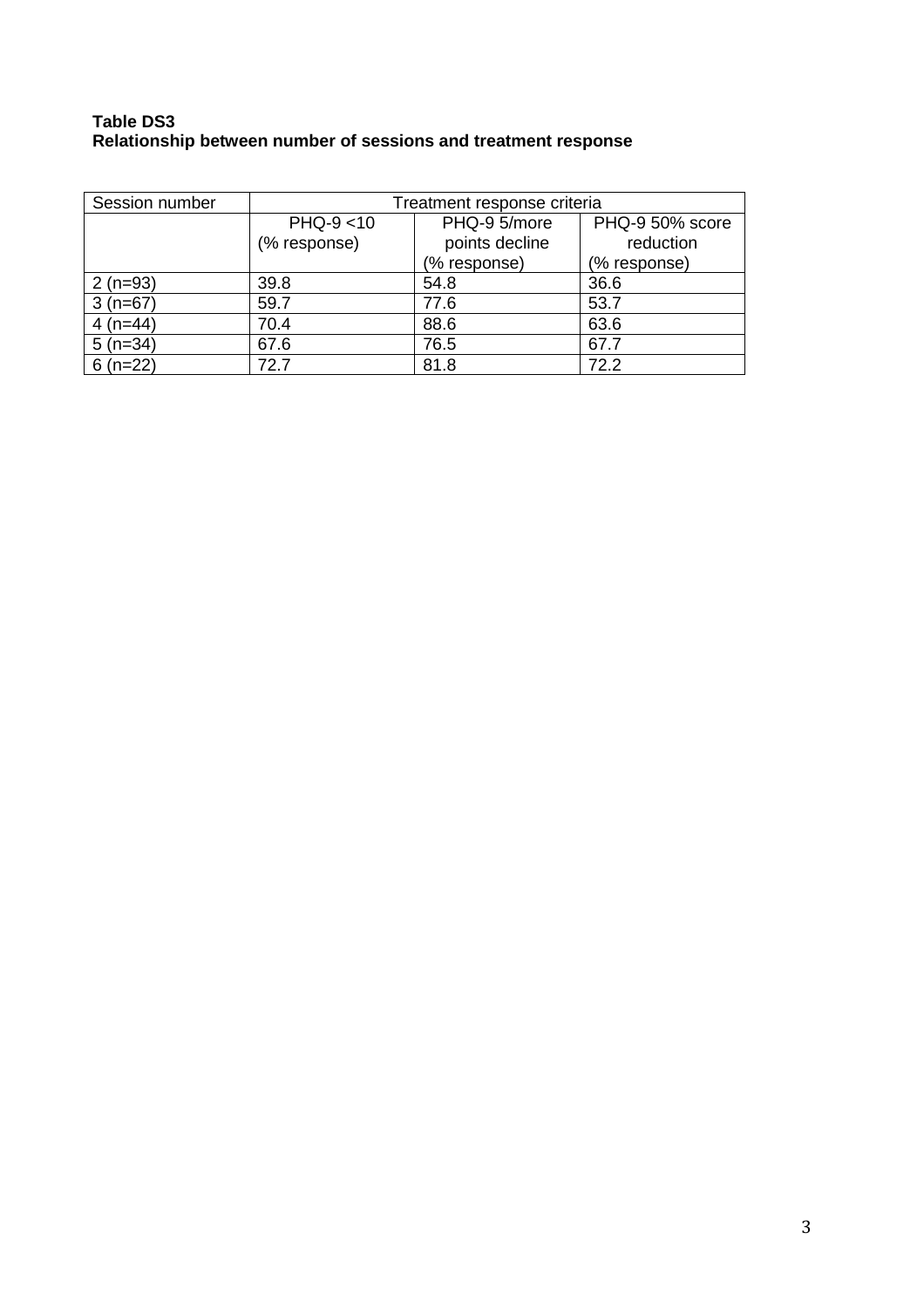## **Table DS4**

## **Baseline characteristics of trial participants**

| <b>Characteristic</b>                    | <b>EUC</b>   | <b>PT</b>    |
|------------------------------------------|--------------|--------------|
| <b>Participants at baseline</b>          | 34           | 28           |
| Participants with follow-up data         | 31 (91%)     | 24 (86%)     |
| Age                                      |              |              |
| Mean (SD)                                | 42.8(13.0)   | 37.6(10.2)   |
|                                          |              |              |
| <b>Gender</b>                            |              |              |
| Female                                   | 20 (64.5%)   | 18 (75.0%)   |
| Male                                     | $11(35.5\%)$ | $6(25.0\%)$  |
| <b>Marital status</b>                    |              |              |
| Married                                  | 22 (70.9%)   | 20 (83.3%)   |
| Widow/divorced/separated                 | $5(16.1\%)$  | $2(8.3\%)$   |
| Single, unmarried                        | $4(12.9\%)$  | $2(8.3\%)$   |
|                                          |              |              |
| <b>Highest educational level reached</b> |              |              |
| None                                     | 6(19.3%)     | $5(20.8\%)$  |
| Primary                                  | $17(54.8\%)$ | 11 (45.8%)   |
| Secondary or higher                      | 8 (25.8%)    | 8 (33.3%)    |
|                                          |              |              |
| <b>Occupation status</b>                 |              |              |
| Unemployed                               | $19(61.3\%)$ | $12(50.0\%)$ |
| Manual worker                            | $8(25.8\%)$  | 9(37.5%)     |
| Professional                             | $3(9.7\%)$   | $2(8.3\%)$   |
| No data                                  | $1(3.2\%)$   | $1(4.2\%)$   |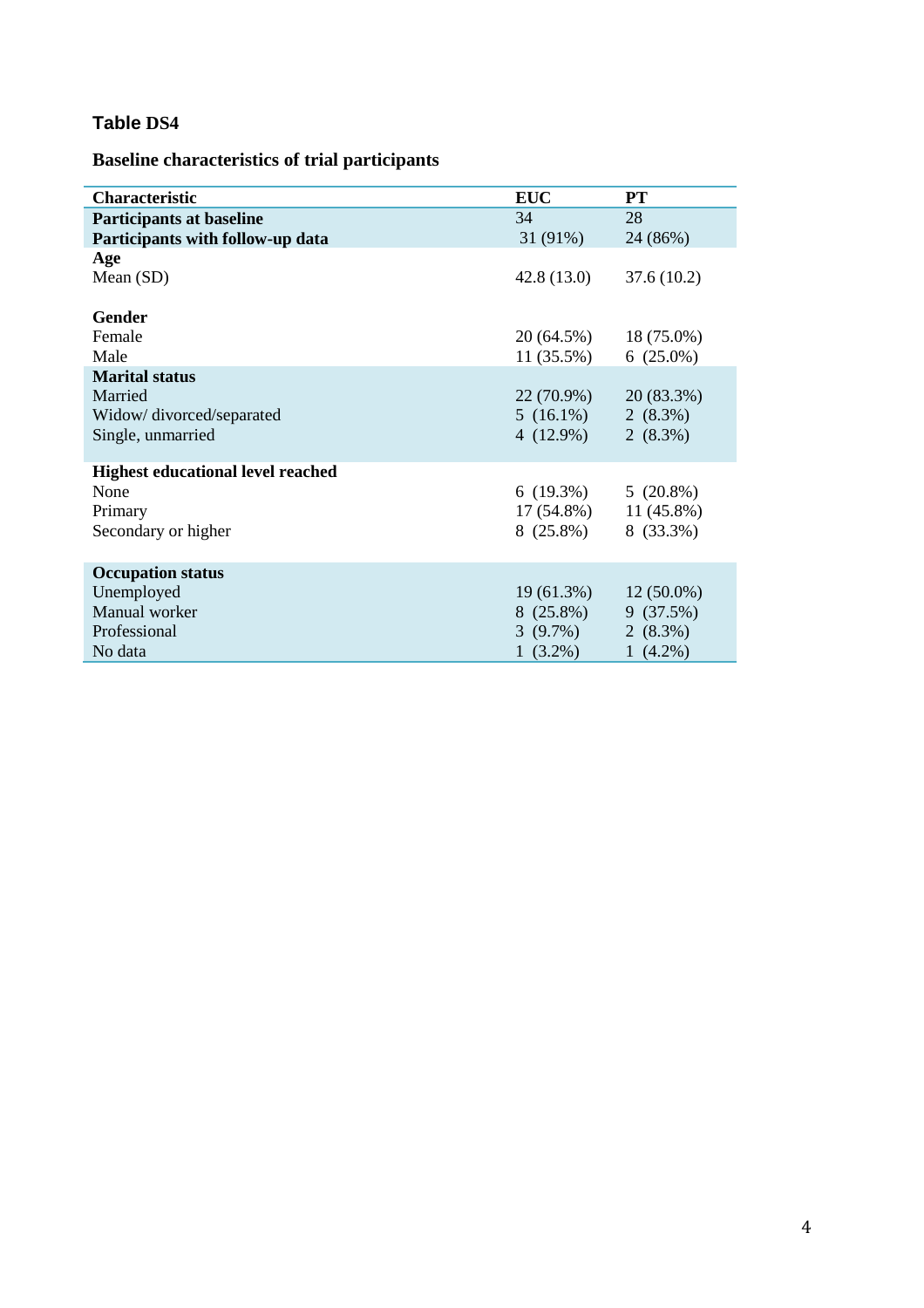## **Online Supplement DS1 Details of literature reviews**

## (I) Search strategy for global literature review

Since the mhGAP reviews involved an extensive literature search on psychological treatments prior to 2009, we searched electronic databases (PubMed and PsycINFO) from January 1<sup>st</sup> 2009 to January  $1<sup>st</sup>$  2011. The search terms (in any field) included: Depression OR depressive AND Psycho\* OR therapy OR Counseling OR treatment.

Eligibility criteria:

- Only systematic reviews (SR) and randomized controlled trials (RCTS) were included in this review.
- There was no restriction on language, sample size, type of comparison group or outcome measure.
- Only studies in adults (19 years and above) with DD were included in this review. Patients with common mental disorders, anxiety disorders, adjustment disorders, and comorbid depression and anxiety were included. Patients with comorbid physical illness also could be included. Studies which included patients with other psychiatric conditions as their primary diagnosis were excluded. There was no gender restriction.
- All non pharmacological treatments were included. Studies of computerized/internet based interventions were excluded. Control groups could include any intervention including medication.

The titles of the papers identified through the database search were screened and the abstracts of relevant papers were retrieved. These abstracts were examined for possible inclusion and full texts of selected papers were retrieved. The excluded titles were examined by a second reviewer as a reliability check for the final list of the studies included in review These full texts were then examined to determine their compliance with eligibility criteria.

## (II) Search strategy for regional literature review

We used several methods to identify literature describing the use of PT in South Asia. We identified published (indexed) literature by searching electronic databases, hand searching reference lists of selected papers and contacting key informants in the region for reference lists of relevant articles. The electronic databases searched were PubMed Central, IndMed (indexing data of articles published in Indian biomedical journals), PsycInfo, PsycExtra from 1/1/1990 to 31/12/2010. Search terms used were:

For PubMed, PsycINFo, PsycExtra:

• Depression OR Depressive OR anxiety

AND

• South Asia OR India OR Pakistan OR Bangladesh OR Sri Lanka OR Bhutan OR Nepal OR Maldives OR Afghanistan

AND

• psycho\* OR therapy OR counselling OR behaviour.

For IndMed:

- 1. Depression OR Depressive OR anxiety AND
- 2. Counseling OR psycho\* OR therapy OR behaviour (each separately)
- 3. Psychotherapy

Search 1: (1) AND (2); Search 2: (3)

Since there is likely to be relevant PT from the region that may not have found its way into the indexed literature, we searched the grey literature. This was obtained from two sources: visits to key local libraries and through key informants (see III and IV below, respectively). The library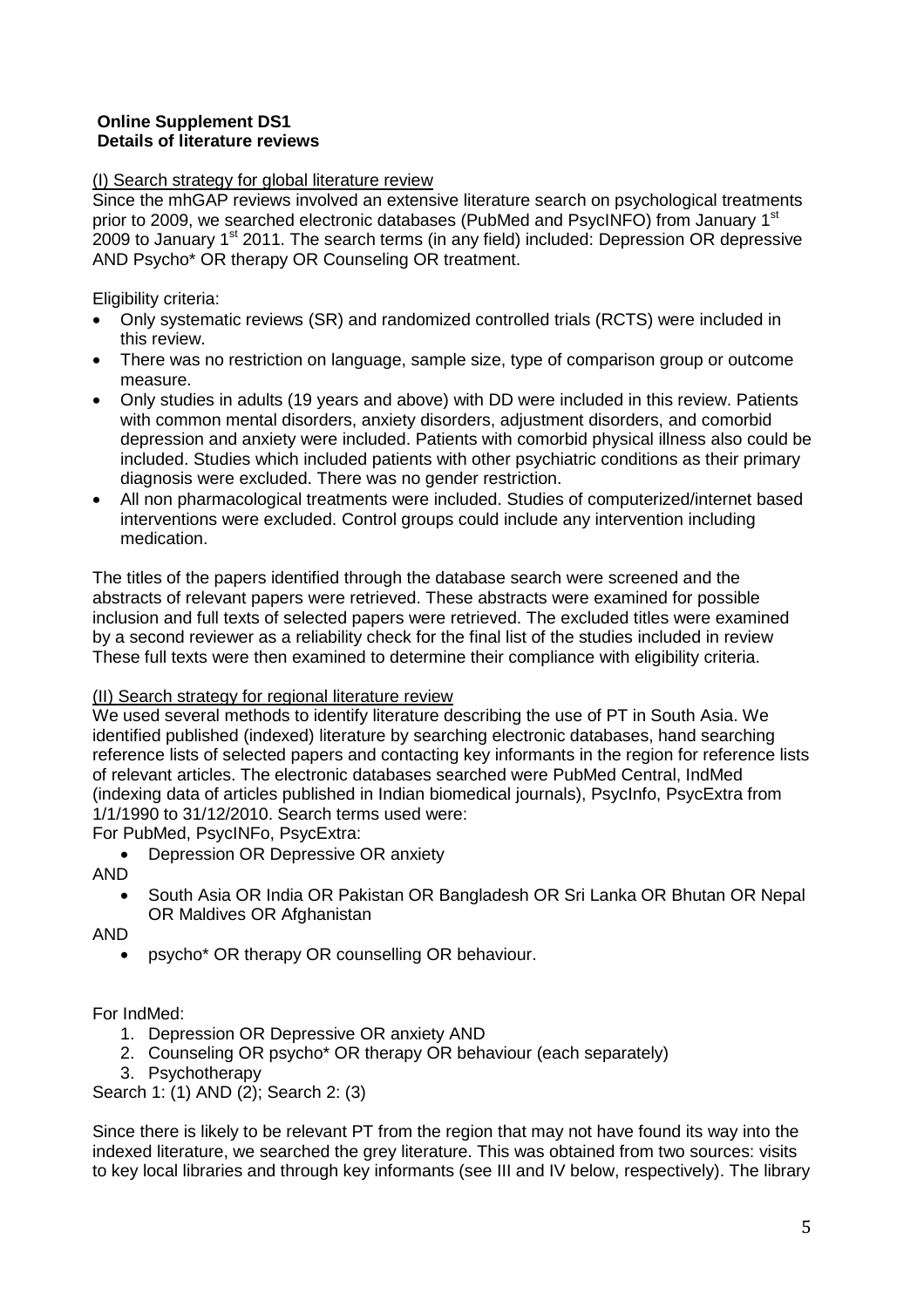searches included hand searching Table of Contents of non indexed journals and, searching library catalogues for books, project reports, manuals and dissertations. Where online catalogues were available, the search terms employed for electronic database searches were used. Key informants (mainly PT experts and mental health professionals) were contacted by email and/or phone to enquire about unpublished work or ongoing research.

Inclusion criteria:

- All literature from South Asia that describes the psychological treatments for DD was included. This includes all types of research studies as well as systematic reviews, RCTS, narrative reviews, case reports and treatment manuals. It was however required that the papers describe or review patient based studies and are not merely authors' opinions.
- Publications in English were included.
- Studies in adults (19 years and above) with DD were included. Patients with common mental disorders, anxiety disorders, adjustment disorders, and comorbid depression and anxiety were included. Patients with comorbid physical illness also could be included. Studies with patients with other psychiatric conditions as their primary diagnosis were excluded. There was no gender restriction.
- All non pharmacological treatments were included. Hence, psychotherapy, counselling, religious treatments, meditation, etc, when used alone or with medications, were included. Studies of only pharmacological preparations whether allopathic or from indigenous systems of medicine were excluded.

The titles of the papers identified through the database search were screened and the abstracts of relevant papers were retrieved. These abstracts were examined for possible inclusion and full texts of selected papers were retrieved. These full texts were then examined to determine their eligibility for inclusion in the review. Authors were contacted by email for full texts that were not available online. A reminder was sent to authors who did not respond to the first request. Additional searching was done by means of hand and archive searches of relevant books, journals and the reference lists of included papers.

| Library                                                                          | Description                                                    | <b>Types of Publications</b>                                                                                                                                                            |
|----------------------------------------------------------------------------------|----------------------------------------------------------------|-----------------------------------------------------------------------------------------------------------------------------------------------------------------------------------------|
| Tata Institute of Social Sciences<br>(TISS), Mumbai                              | Prime institute in<br>social science<br>research and training  | Books.<br>Journal articles<br>Theses                                                                                                                                                    |
| Post Graduate Institute, Chandigarh                                              | Prime Institute of<br>medical training and<br>research         | Journals:<br>Indian Psychology Abstracts & Reviews<br>Indian Psychology Reviews                                                                                                         |
| National Institute of Mental Health<br>and Neurosciences (NIMHANS),<br>Bangalore | Apex Institute of<br>training and<br>Research in<br>Psychiatry | Journals<br><b>Books</b><br>Theses:<br>PhD Clinical Psychology<br>1.<br>2.<br><b>PhD Psychiatry</b><br><b>PhD Social Work</b><br>3.<br>M Phil Psychology 5.<br>4.<br><b>MSc Nursing</b> |
| Institute of Human Behavior And<br>Allied Sciences (IHBAS), New Delhi            | Leading Institute of<br>mental health training<br>and research | <b>Books</b><br>Journals<br><b>Theses</b>                                                                                                                                               |
| National Medical Library, New Delhi                                              | National medical<br>library and<br>information centre          | <b>Books</b><br>Journals<br>Theses                                                                                                                                                      |

(III) List of libraries visited for the regional literature review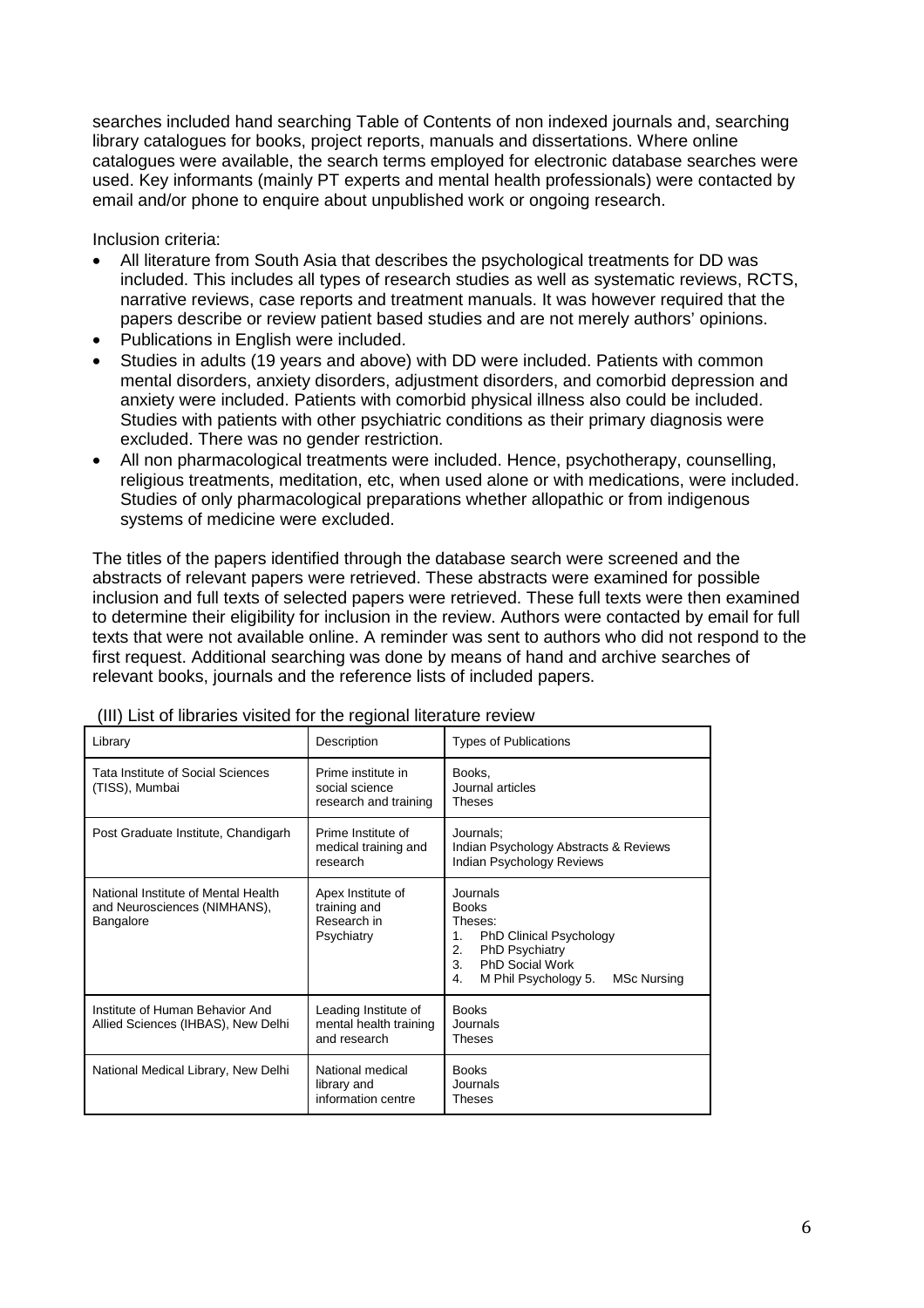|  |  | (IV) List of key informants for the regional literature review |
|--|--|----------------------------------------------------------------|
|  |  |                                                                |

| <b>Name</b>        | <b>Designation</b>                                                                                                 |
|--------------------|--------------------------------------------------------------------------------------------------------------------|
| Mitchell Weiss     | Professor and Head, Swiss Tropical and Public Health Institute<br>and University of Basel                          |
| Shubhangi Parkar   | Professor of Psychiatry, KEM Hospital, Mumbai                                                                      |
| K S Jacob          | Professor of Psychiatry, Christian Medical College, Vellore                                                        |
| Atif Rahman        | Professor of Child Psychiatry, University of Liverpool, UK and<br>Human Development Research Foundation, Pakistan. |
| Mark Jordans       | Clinical Psychologist, Senior Research & Technical Advisor<br>HealthNet TPO                                        |
| Athula Sumathipala | Consultant Psychiatrist, Institute for Research and Development,<br>Sri Lanka                                      |
| Mohan Issacs       | Former Professor of Psychiatry, NIMHANS, Bangalore                                                                 |
| Shiv Gautam        | Editor, Indian Psychiatric Society Treatment Guidelines                                                            |
| Lalit Batra        | Editor, Indian Psychiatric Society Treatment Guidelines                                                            |
| Kiran Rao          | Professor of Clinical Psychology, NIMHANS, Bangalore                                                               |
| Freny Mahindra     | Clinical Psychologist, Samaritans, Mumbai                                                                          |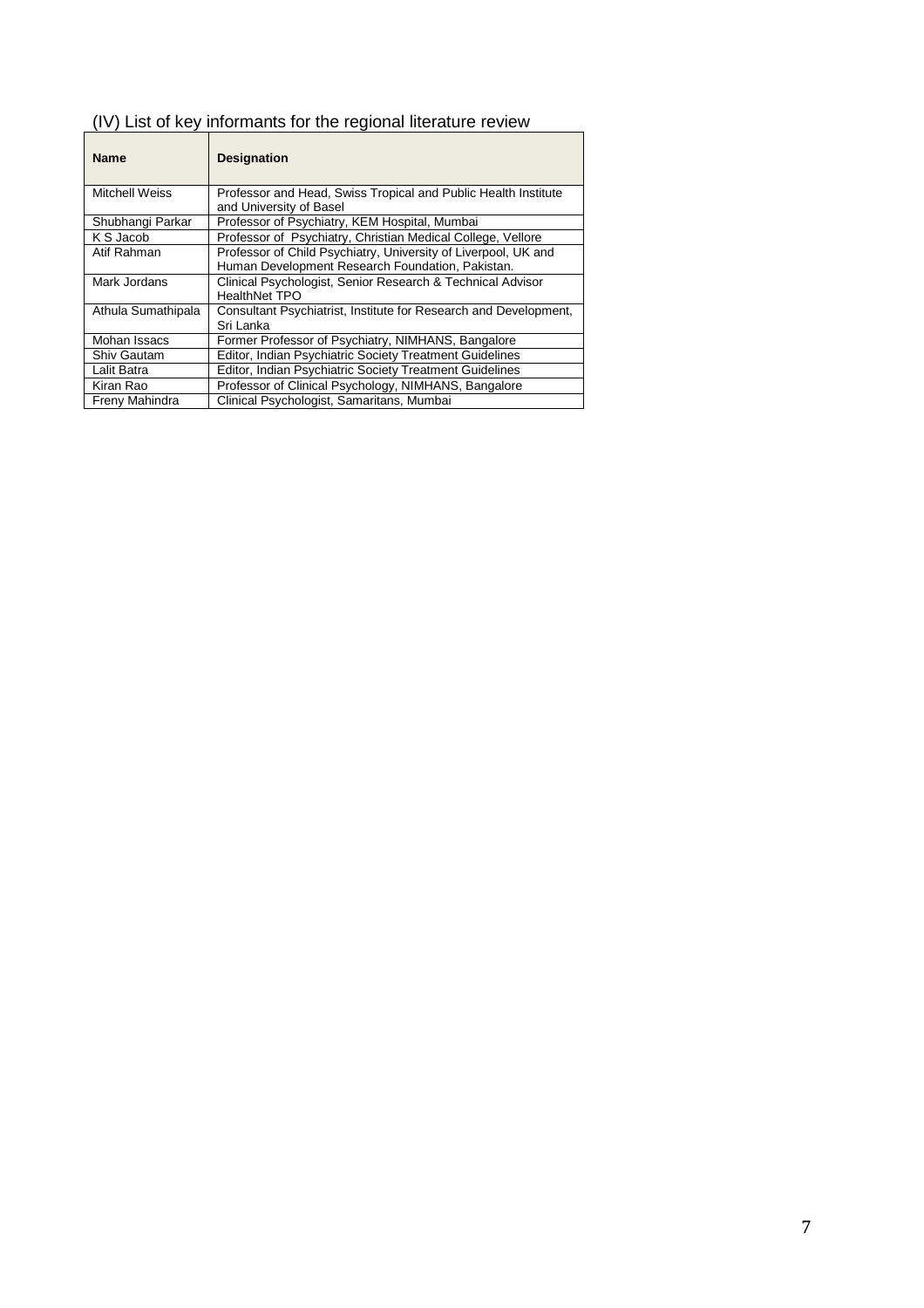## **Online Supplement DS2 List of participants of the treatment development workshops**

| Name<br>Designation and institution |                                                                                                              |  |  |
|-------------------------------------|--------------------------------------------------------------------------------------------------------------|--|--|
| <b>INDIAN EXPERTS</b>               |                                                                                                              |  |  |
| Padmavati R                         | Psychiatrist, SCARF, Chennai                                                                                 |  |  |
| Ramesh Kumar                        | Psychiatrist, SCARF, Chennai                                                                                 |  |  |
| Hema Tharoor                        | Psychiatrist, SCARF, Chennai                                                                                 |  |  |
| Arivazagan K                        | Psychologist, SCARF, Chennai                                                                                 |  |  |
| Shanta Kamath                       | Psychiatrist, SCARF, Chennai                                                                                 |  |  |
| Mangala R                           | Psychiatrist, SCARF, Chennai                                                                                 |  |  |
| Kotteswara Rao                      | Psychiatric Social Worker, SCARF, Chennai                                                                    |  |  |
| Karpagavalli P                      | Clinical Psychologist, SCARF, Chennai                                                                        |  |  |
| Suresh Kumar                        | Psychiatrist, Chennai                                                                                        |  |  |
| <b>Keerthi Prem</b>                 | Clinical Psychologist, Apollo Multi-Speciality Hospitals LTD,<br>Chennai                                     |  |  |
| Nithya HM                           | Clinical Psychologist, VHS Medical Centre, Chennai                                                           |  |  |
| Sangeetha Madhu                     | Clinical Psychologist, Chennai Institute of Learning and                                                     |  |  |
|                                     | Development, Chennai                                                                                         |  |  |
| Mohan Raj S                         | Psychiatrist, Private clinic, Chennai                                                                        |  |  |
| Jacob KS                            | Psychiatrist, Christian Medical College, Vellore                                                             |  |  |
| K V Kishore                         | Psychiatrist, NIMHANS, Bangalore                                                                             |  |  |
| Jagadisha N                         | Psychiatrist, NIMHANS, Bangalore                                                                             |  |  |
| C Naveen Kumar                      | Psychiatrist, NIMHANS, Bangalore                                                                             |  |  |
| Johnson R                           | Psychiatrist, St. Johns Medical College, Bangalore                                                           |  |  |
| Senthil Reddy                       | Psychiatrist, NIMHANS, Bangalore                                                                             |  |  |
| Paulomi Sudhir                      | Clinical Psychologist, NIMHANS, Bangalore                                                                    |  |  |
| Vidya Satyanarayan<br>Aarti Taksal  | Clinical Psychologist, St. Johns Medical College, Banaglore                                                  |  |  |
| Priya kaul                          | PhD Student in Clinical Pscyhology, NIMHANS, Bangalore<br>Clinical Psychologist, private practice, Bangalore |  |  |
| Rathna Isaac                        | Clinical Psychologist, private practice, Bangalore                                                           |  |  |
|                                     | Clinical Psychologist, The Richmond Fellowship Postgraduate                                                  |  |  |
| Dharitri Ramprasad                  | College, Bangalore                                                                                           |  |  |
| Prakashi Rajaram                    | Psychiatric Social Worker, NIMHANS, Bangalore                                                                |  |  |
| Janardhana N                        | Psychiatric Social Worker, NIMHANS, Bangalore                                                                |  |  |
| Ranganathan R                       | Psychiatric Social Worker, NIMHANS, Bangalore                                                                |  |  |
| Nagarajaiah D                       | Psychiatric Nurse, NIMHANS, Bangalore                                                                        |  |  |
|                                     | <b>INTERNATIONAL EXPERTS</b>                                                                                 |  |  |
| Christopher Fairburn                | Psychiatrist, Oxford University, UK                                                                          |  |  |
| <b>Michael King</b>                 | Psychiatrist, University College, London, UK                                                                 |  |  |
| Lena Verdeli                        | Clinical Psychologist, Teachers College, Columbia University,<br><b>USA</b>                                  |  |  |
| Ricardo Araya                       | Psychiatrist, University of Bristol, UK                                                                      |  |  |
| Atif Rahman                         | Psychiatrist, University of Liverpool, UK                                                                    |  |  |
| Mark Jordans                        | Clinical Psychologist, TPO, Netherlands and LSHTM, UK                                                        |  |  |
| Sona Dimidjian                      | Clinical Psychologist, University of Boulder, Colorado, USA                                                  |  |  |
| Steve Hollon                        | Clinical Psychologist, Vanderbilt University, Tennessee, USA                                                 |  |  |
| <b>Terry Wilson</b>                 | Clinical Psychologist, Rutgers University, USA                                                               |  |  |

SCARF: Schizophrenia Research Foundation; NIMHANS: National Institute of Mental health and Neurosciences; LSHTM: London School of Hygiene and Tropical Medicine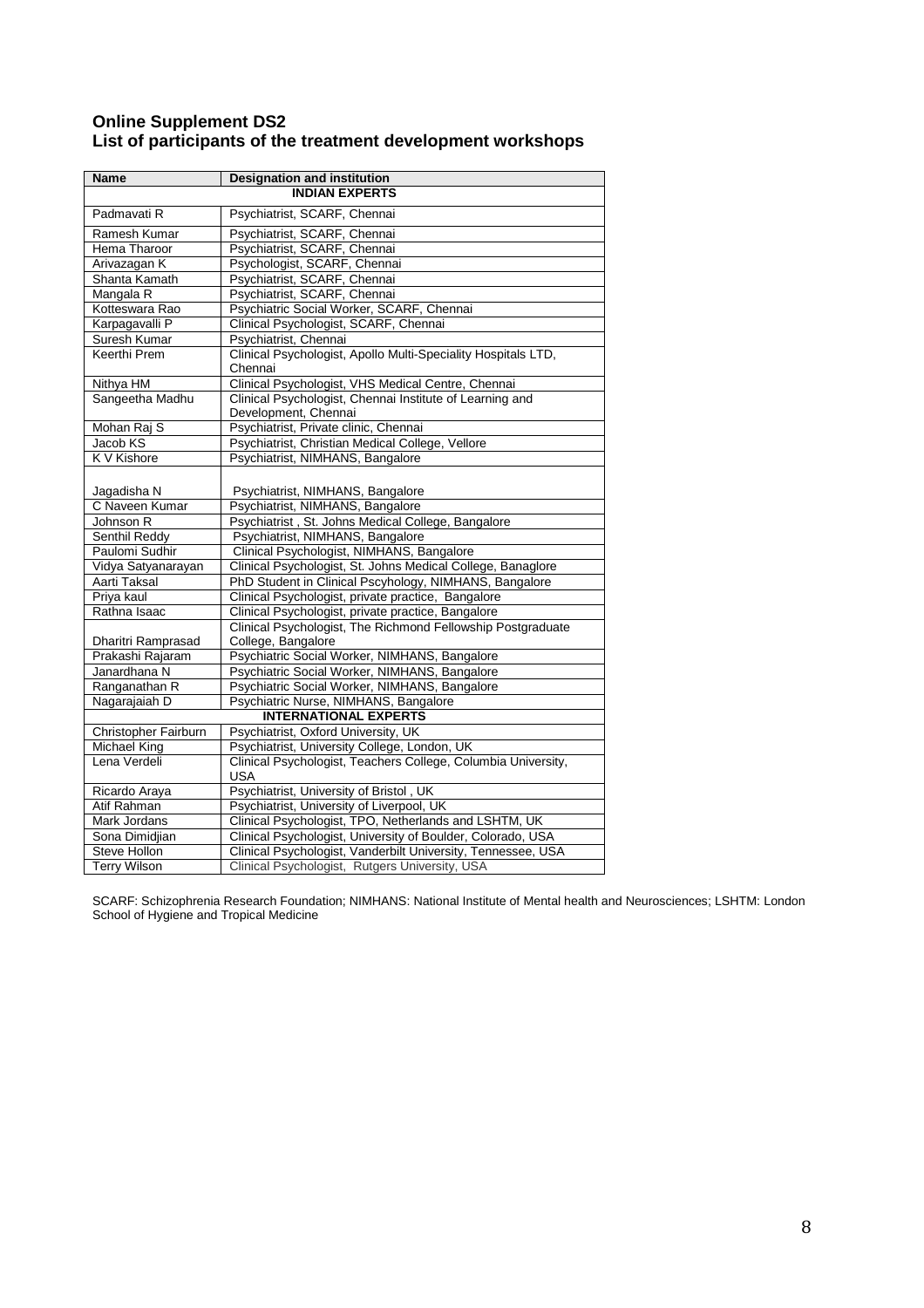## **Online Supplement DS3 Reference list of papers identified in the global and regional literature reviews**

### **I. Global literature**

- 1. Beltman MW, Voshaar RC, Speckens AE. Cognitive-behavioural therapy for depression in people with a somatic disease: meta-analysis of randomised controlled trials. Br J Psychiatry. 2010 Jul;197(1):11-9.
- 2. Cape J, Whittington C, Buszewicz M, Wallace P, Underwood L. Brief psychological therapies for anxiety and depression in primary care: meta-analysis and meta-regression. BMC Med. 2010;8:38.
- 3. Driessen E, Cuijpers P, de Maat SC, Abbass AA, de Jonghe F, Dekker JJ. The efficacy of short-term psychodynamic psychotherapy for depression: a meta-analysis. Clin Psychol Rev. Feb;30(1):25-36.
- 4. McNaughton JL. Brief interventions for depression in primary care: a systematic review. Can Fam Physician. 2009 Aug;55(8):789-96.
- 5. Peng XD, Huang CQ, Chen LJ, Lu ZC. Cognitive behavioural therapy and reminiscence techniques for the treatment of depression in the elderly: a systematic review. J Int Med Res. 2009 Jul-Aug;37(4):975-82.
- 6. Driessen E, Cuijpers P, de Maat SC, Abbass AA, de Jonghe F, Dekker JJ. The efficacy of short-term psychodynamic psychotherapy for depression: a meta-analysis. Clinical psychology review. 2010 Feb;30(1):25-36.
- 7. Bressi C, Porcellana M, Marinaccio PM, Nocito EP, Magri L. Short-term psychodynamic psychotherapy versus treatment as usual for depressive and anxiety disorders: a randomized clinical trial of efficacy. J Nerv Ment Dis. 2010 Sep;198(9):647-52.
- 8. Morrell JC, Pauline S, Warner R, Paley G, Dixon S, Walters SJ, et al. Clinical effectiveness of health visitor training in psychologically informed approaches for depression in postnatal women: pragmatic cluster randomised trial in primary care. BMJ. 2009.
- 9. Mulcahy R, Reay RE, Wilkinson RB, Owen C. A randomised control trial for the effectiveness of group Interpersonal Psychotherapy for postnatal depression. Arch Womens Ment Health. 2009 Apr;13(2):125-39.
- 10. Serfaty MA, Haworth D, Blanchard M, Buszewicz M, Murad S, King M. Clinical effectiveness of individual cognitive behavioral therapy for depressed older people in primary care: a randomized controlled trial. Arch Gen Psychiatry. 2009 Dec;66(12):1332-40.
- 11. Beeber LS, Holditch-Davis D, Perreira K, Schwartz TA, Lewis V, Blanchard H, et al. Short-term in-home intervention reduces depressive symptoms in Early Head Start Latina mothers of infants and toddlers. Res Nurs Health. 2010 Feb;33(1):60-76.
- 12. Grote NK, Swartz HA, Geibel SL, Zuckoff A, Houck PR, Frank E. A randomized controlled trial of culturally relevant, brief interpersonal psychotherapy for perinatal depression. Psychiatr Serv. 2009 Mar;60(3):313-21.
- 13. Arean PA, Raue P, Mackin RS, Kanellopoulos D, McCulloch C, Alexopoulos GS. Problem-solving therapy and supportive therapy in older adults with major depression and executive dysfunction. Am J Psychiatry. 2010 Nov;167(11):1391-8.
- 14. Ell K, Katon W, Xie B, Lee PJ, Kapetanovic S, Guterman J, et al. Collaborative care management of major depression among low-income, predominantly Hispanic subjects with diabetes: a randomized controlled trial. Diabetes Care. 2010 Apr;33(4):706-13.
- 15. Hofmann SG, Sawyer AT, Witt AA, Oh D. The effect of mindfulness-based therapy on anxiety and depression: A meta-analytic review. J Consult Clin Psychol. 2010 Apr;78(2):169-83.
- 16. Mazzucchelli TG, Kane RT, Rees CS. Behavioral activation interventions for well-being: A meta-analysis. J Posit Psychol. 2009 Mar;5(2):105-21.
- 17. Powers MB, Zum Vorde Sive Vording MB, Emmelkamp PM. Acceptance and commitment therapy: a metaanalytic review. Psychother Psychosom. 2009;78(2):73-80.
- 18. Cuijpers P, Munoz RF, Clarke GN, Lewinsohn PM. Psychoeducational treatment and prevention of depression: the "Coping with Depression" course thirty years later. Clin Psychol Rev. 2009 Jul;29(5):449-58.
- 19. Godfrin KA, van Heeringen C. The effects of mindfulness-based cognitive therapy on recurrence of depressive episodes, mental health and quality of life: A randomized controlled study. Behav Res Ther. 2010 Aug;48(8):738-46.
- 20. Hyer L, Yeager CA, Hilton N, Sacks A. Group, individual, and staff therapy: an efficient and effective cognitive behavioral therapy in long-term care. Am J Alzheimers Dis Other Demen. 2008 Dec-2009 Jan;23(6):528-39.
- 21. Kocsis JH, Gelenberg AJ, Rothbaum BO, Klein DN, Trivedi MH, Manber R, et al. Cognitive behavioral analysis system of psychotherapy and brief supportive psychotherapy for augmentation of antidepressant nonresponse in chronic depression: the REVAMP Trial. Arch Gen Psychiatry. 2009 Nov;66(11):1178-88.
- 22. Segal ZV, Bieling P, Young T, MacQueen G, Cooke R, Martin L, et al. Antidepressant monotherapy vs sequential pharmacotherapy and mindfulness-based cognitive therapy, or placebo, for relapse prophylaxis in recurrent depression. Arch Gen Psychiatry. 2010 Dec;67(12):1256-64.
- 23. Donker T, Griffiths KM, Cuijpers P, Christensen H. Psychoeducation for depression, anxiety and psychological distress: a meta-analysis. BMC Med. 2009;7:79.
- 24. Blake H, Mo P, Malik S, Thomas S. How effective are physical activity interventions for alleviating depressive symptoms in older people? A systematic review. Clin Rehabil. 2009 Oct;23(10):873-87.
- 25. Da Costa D, Lowensteyn I, Abrahamowicz M, Ionescu-Ittu R, Dritsa M, Rippen N, et al. A randomized clinical trial of exercise to alleviate postpartum depressed mood. J Psychosom Obstet Gynaecol. 2009 Sep;30(3):191- 200.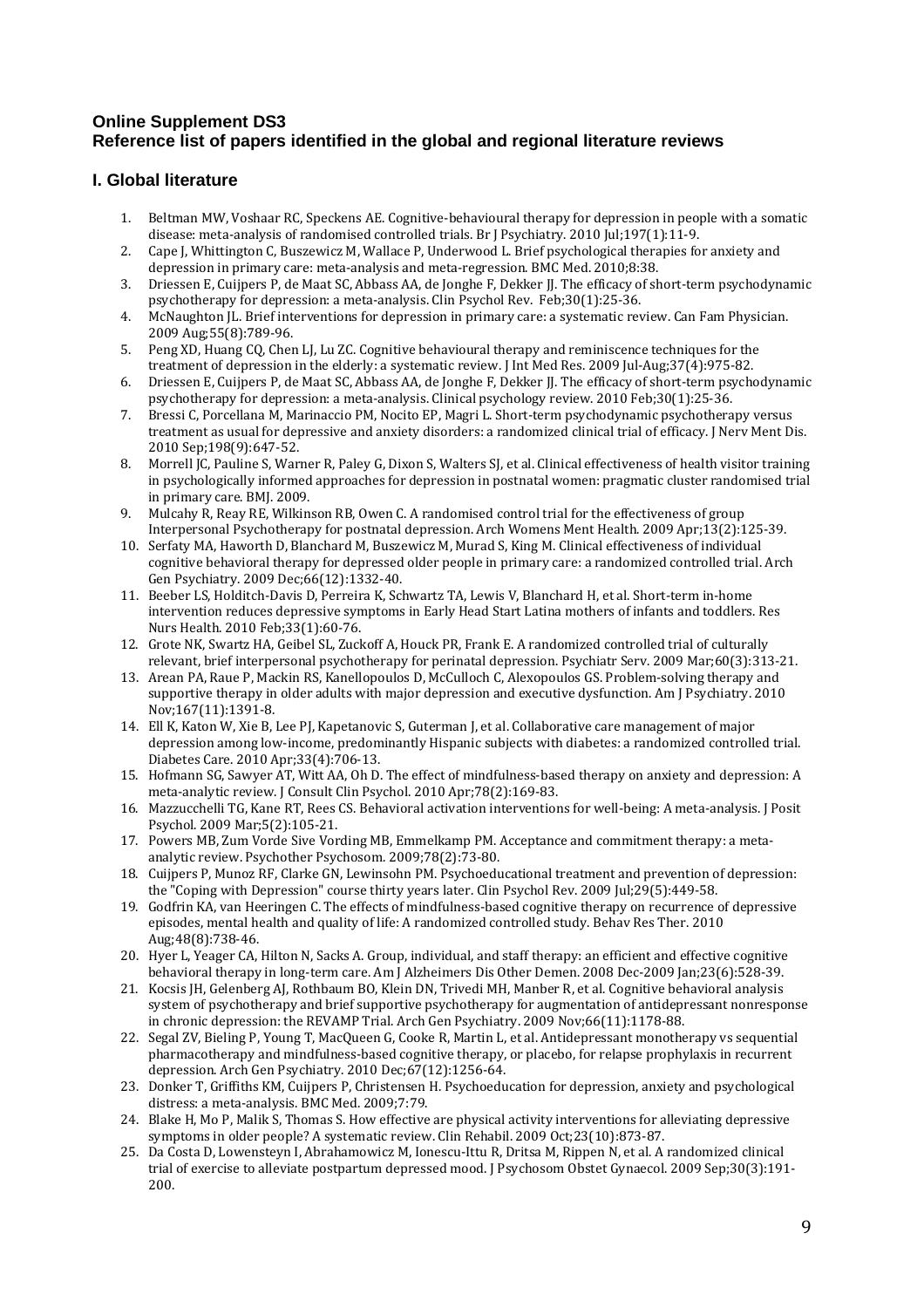- 26. Wang C, Bannuru R, Ramel J, Kupelnick B, Scott T, Schmid CH. Tai Chi on psychological well-being: systematic review and meta-analysis. BMC Complement Altern Med. 2010;10:23.
- 27. Hou WH, Chiang PT, Hsu TY, Chiu SY, Yen YC. Treatment effects of massage therapy in depressed people: a meta-analysis. J Clin Psychiatry. 2010 Jul;71(7):894-901.
- 28. Field T, Deeds O, Diego M, Hernandez-Reif M, Gauler A, Sullivan S, et al. Benefits of combining massage therapy with group interpersonal psychotherapy in prenatally depressed women. J Bodyw Mov Ther. 2009 Oct;13(4):297-303.
- 29. Shih M, Yang Y-H, Koo M. A Meta- Analysis of Hypnosis in the Treatment of Depressive Symptoms: A Brief Communication. Clinical and Experimental HYPNOSIS. 4 ed: Routledge; 2009. p. 431 - 42.
- 30. Boelens PA, Reeves RR, Replogle WH, Koenig HG. A randomized trial of the effect of prayer on depression and anxiety. Int J Psychiatry Med. 2009;39(4):377-92.
- 31. Mead N, Lester H, Chew-Graham C, Gask L, Bower P. Effects of befriending on depressive symptoms and distress: systematic review and meta-analysis. Br J Psychiatry. 2010 Feb;196(2):96-101.
- 32. Cohen S, O'Leary KD, Foran H. A randomized clinical trial of a brief, problem-focused couple therapy for depression. Behav Ther. 2010 Dec;41(4):433-46.
- 33. Chan AS, Sze SL, Cheung MC, Lam JM, Shi D. Dejian mind-body intervention improves the functioning of a patient with chronic epilepsy: a case report. Cases J. 2009;2:9080.

### II. Regional Literature

- 1. Ali BS, Rahbar MH, Naeem S, Gul A, Mubeen S, Iqbal A. The effectiveness of counseling on anxiety and depression by minimally trained counselors: a randomized controlled trial. Am J Psychother. 2003;57(3):324- 36.
- 2. Janakiramaiah N, Gangadhar BN, Naga Venkatesha Murthy PJ, Harish MG, Subbakrishna DK, Vedamurthachar A. Antidepressant efficacy of Sudarshan Kriya Yoga (SKY) in melancholia: a randomized comparison with electroconvulsive therapy (ECT) and imipramine. J Affect Disord. 2000 Jan-Mar;57(1-3):255-9.
- 3. Patel V, Chisholm D, Rabe-Hesketh S, Dias-Saxena F, Andrew G, Mann A. Efficacy and cost-effectiveness of drug and psychological treatments for common mental disorders in general health care in Goa, India: a randomised, controlled trial. Lancet. 2003 Jan 4;361(9351):33-9.
- 4. Patel V, Weiss HA, Chowdhary N, Naik S, Pednekar S, Chatterjee S, et al. Effectiveness of an intervention led by lay health counsellors for depressive and anxiety disorders in primary care in Goa, India (MANAS): a cluster randomised controlled trial. Lancet. 2010 Dec 18;376(9758):2086-95.
- 5. Rahman A, Malik A, Sikander S, Roberts C, Creed F. Cognitive behaviour therapy-based intervention by community health workers for mothers with depression and their infants in rural Pakistan: a clusterrandomised controlled trial. Lancet. 2008 Sep 13;372(9642):902-9.
- 6. Tripathy P, Nair N, Barnett S, Mahapatra R, Borghi J, Rath S, et al. Effect of a participatory intervention with women's groups on birth outcomes and maternal depression in Jharkhand and Orissa, India: a clusterrandomised controlled trial. Lancet. 2010 Apr 3;375(9721):1182-92.
- 7. Ali NS, Ali BS, Azam IS, Khuwaja AK. Effectiveness of counseling for anxiety and depression in mothers of children ages 0-30 months by community workers in Karachi, Pakistan: a quasi experimental study. BMC Psychiatry. 2010;10:57.
- 8. Andrew G, Dias-Saxena F, Patel V. The Development of a Counselling Treatment for Common Mental Disorders in General Health Care Settings. Indian Journal of Clinical Psychology. 2000;27(1):72-9.
- 9. Dubey SN. Effectiveness of Conitive Behaviour Therapy for the Treatment of Depression :A Case Report. Indian Journal of Clinical Psychology. 1999;26(2):188-91.
- 10. Kannappan R. Cognitive behaviour therapy as an adjunct to drug therapy in the treatment of dysthymic disorder. Journal of the Indian Academy of Applied Psychology. 2007;33(2):195-200.
- 11. Mao A. Mindfullness based CBT in anxiety disorders. Bangalore: NIMHANS; 2003.
- 12. Nalini. NR, Kumaraiah V, Subakrishna. DK. Cognitive Behaviour Therapy in the Treatment of Neurotic Depression. NIMHANS Journal. 1996;14(1):31-5.
- 13. Rahul AG, Joseph MI. Influence of Meditation on Anxiety. Indian Journal of Community Psychology. 2009;5(2):228-34.
- 14. Sinha M, Sudhir PM, Kumaraiah V. Effects of Cognitive Behavioral Intervention on Anxiety, Depression and Subjective Well Being of Women with Infertility. Indian Journal of ClinicalPsychology. 2008;35(1):60-6.
- 15. Somasundaram D. Using traditional relaxation techniques in healthcare. Int Med J. 2002;9(3):191-8.
- 16. Vidya R. Cognitive Behavioural Intervention in Somatisation. Bangalore: NIMHANS; 2001.
- 17. Grover P, Varma VK, Pershad D, Verma SK. Role of yoga in the treatment of neurotic disorders: current status and future directions. Indian J Psychiatry. 1994 Oct;36(4):153-62.
- 18. Jena SPK. Cognitive Behaviour Therapy. New Delhi: Sage Publications 2008.
- 19. Naveen GH, Varambally S, Thirthalli J. Yoga For Depression. Bangalore: Advanced Centre for Yoga; 2010.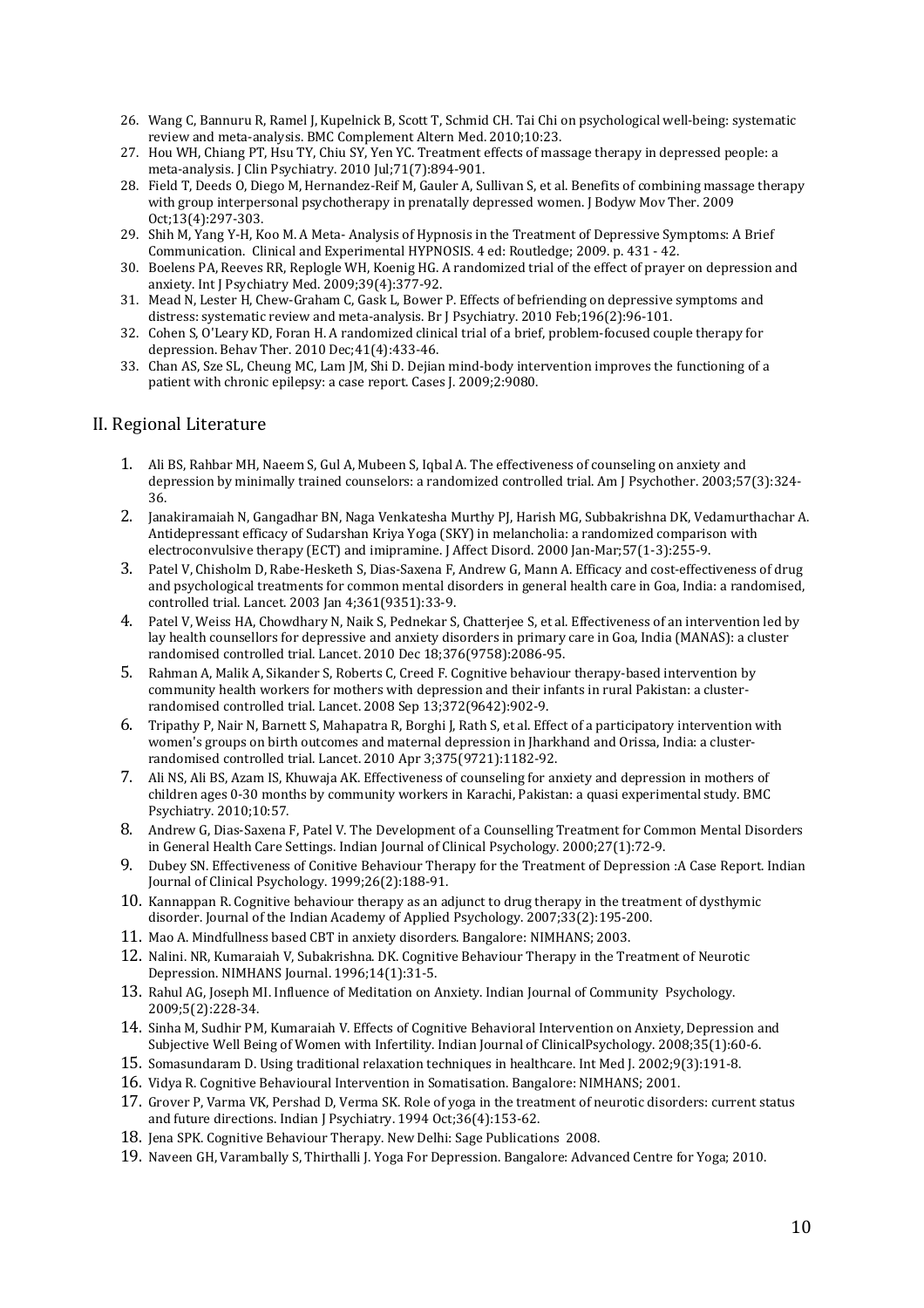- 20. Prameela V, Veena AS, Rao K, Premchander S. Counselling Intervention for Rural Women with Psychological Distress. In: Rao k, editor. Mindscapes Global Perspective on Psychology In Mental Health. Bangalore: NIMHANS; 2007.
- 21. Khandelwal S. Conquering Depression: You can get out of the blues. New Delhi: World Health Organisation, Regional Office for South-East Asia; 2001.
- 22. India TFoCPGfPi. Clinical Practice Guidelines for Psychiatrists in India: Indian Psychiatric Society; 2004.
- 23. Dubey SN, Pradhan M. Effectivenss of Cognitive Behaviour Therapy for the treatment of Major Depression. Indian Journal of Community Psychology. 2004;1(1):70-6.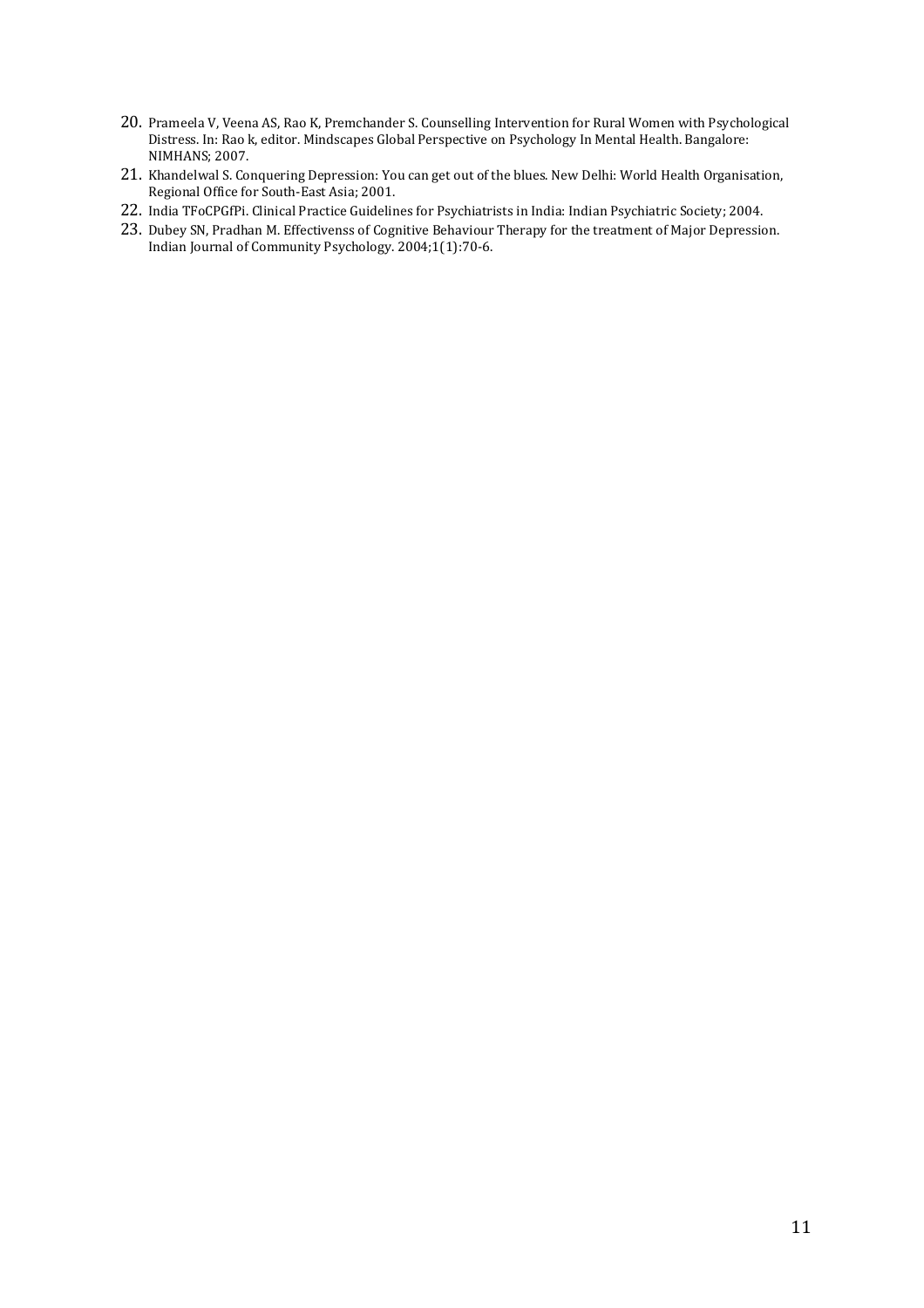## **Online Supplement DS4**

**Criteria used for content analysis of psychological treatment manuals**

| Criteria |                                                                                                                                                                                                                                         | Very<br>Low $(1)$ | Low<br>(2) | Avg.<br>(3) | High<br>(4) | $\bar{V}$ ery<br>high<br>(5) |
|----------|-----------------------------------------------------------------------------------------------------------------------------------------------------------------------------------------------------------------------------------------|-------------------|------------|-------------|-------------|------------------------------|
|          | 1. Suitability: To what extent is the manual directed<br>for/suitable for use by a lay/community health<br>worker?                                                                                                                      |                   |            |             |             |                              |
| 2.       | Engagement factors: To what extent does the manual<br>address issues related to engagement?                                                                                                                                             |                   |            |             |             |                              |
| 3.       | Structure of sessions: To what extent does the<br>manual provide a clear sessional outline?                                                                                                                                             |                   |            |             |             |                              |
| 4.       | Description of techniques: To what extent does the<br>manual provide detailed description of PT<br>techniques?                                                                                                                          |                   |            |             |             |                              |
| 5.       | Language: To what extent is the language used in the<br>manual appropriate for use by non specialists in our<br>cultural context?                                                                                                       |                   |            |             |             |                              |
| 6.       | Supporting material: To what extent does the manual<br>include supporting material such as patient<br>information materials, check-lists etc?                                                                                           |                   |            |             |             |                              |
|          | 7. Flexibility: To what extent does the manual provide<br>options in treatment delivery methods thus allowing<br>the counsellor to be flexible in delivering the PT (for<br>example, for less literate patients or on the<br>telephone) |                   |            |             |             |                              |
| 8.       | Addressing challenges: To what extent does the<br>manual address problems that may arise during<br>treatment with solutions for these?                                                                                                  |                   |            |             |             |                              |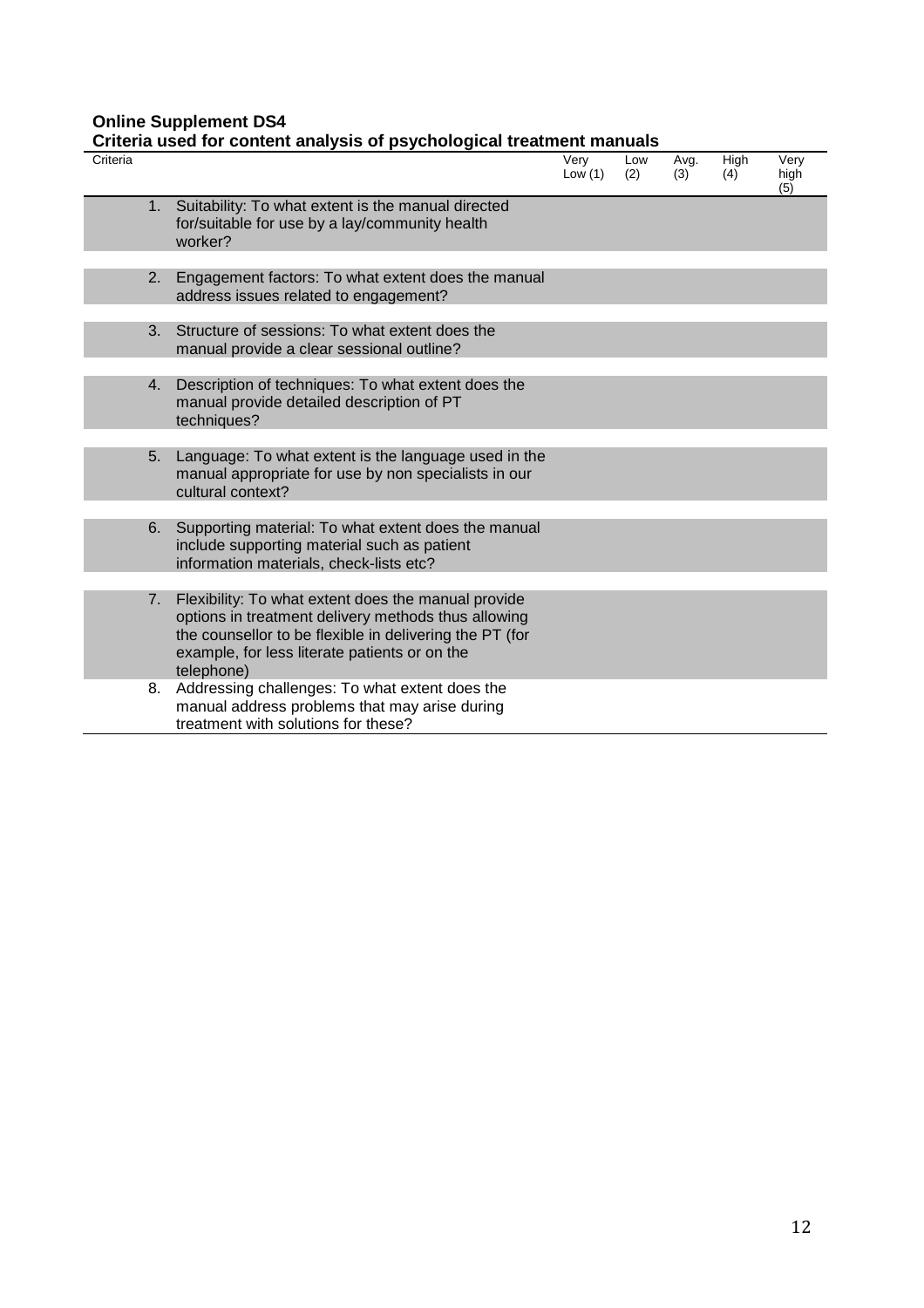**Online Supplement DS5** Log of changes made to the manual during the various stages of the treatment development process

| Domain                                                                                  | <b>Procedure</b>                                                                                                                                                                                                                                                                             | <b>Rationale</b>                                                                                                                                                                                                                                                                                |
|-----------------------------------------------------------------------------------------|----------------------------------------------------------------------------------------------------------------------------------------------------------------------------------------------------------------------------------------------------------------------------------------------|-------------------------------------------------------------------------------------------------------------------------------------------------------------------------------------------------------------------------------------------------------------------------------------------------|
| <b>Ensuring use of culturally</b><br>appropriate language and<br>colloquial expressions | Treatment renamed 'Healthy Activity Program'<br>$\bullet$                                                                                                                                                                                                                                    | Promoting rewarding and pleasurable activities is the therapeutic goal, and<br>$\bullet$<br>the focusing on these behaviours is culturally valued.                                                                                                                                              |
|                                                                                         | Use of terms such as 'stressed' or 'tension' where necessary and<br>$\bullet$<br>avoidance of psychiatric labels such as 'depression' or 'mental illness'                                                                                                                                    | Depression not well understood as a term. Stressed or burden more<br>$\bullet$<br>understandable in the local context. To minimise stigma.                                                                                                                                                      |
|                                                                                         | 'Counsellor' used instead of 'therapist'<br>$\bullet$                                                                                                                                                                                                                                        | Counsellor is a widely understood term of a health professional who<br>$\bullet$<br>provides advice/talking interventions, for e.g. HIV/AIDS and breast feeding<br>counsellors, and is now part of the language of national health programs                                                     |
|                                                                                         | 'Patient' instead of 'client'                                                                                                                                                                                                                                                                | Since the intervention is based in the PHC, the medical model of a 'patient'<br>$\bullet$<br>seeking care for a health problem is more acceptable                                                                                                                                               |
|                                                                                         | Terms to describe various components of the intervention simplified. For<br>$\bullet$<br>example, 'Learning together' instead of 'assessment, "Breaking down"<br>and "timing" activities instead of "structuring" and "scheduling",<br>addressing 'Thinking too much' instead of rumination' | Using literal translations or translations which are not culturally acceptable<br>$\bullet$<br>is one of the major barriers in therapy and more difficult for counsellors as<br>well as patients to relate to.                                                                                  |
| <b>Enhancing the therapeutic</b><br>alliance                                            | An accompanying 'Counselling Relationship" manual developed in<br>$\bullet$<br>addition to the HAP manual                                                                                                                                                                                    | To emphasise the importance of this element of treatment and provide<br>$\bullet$<br>additional guidelines for lay counsellors to develop an effective and<br>collaborative therapeutic relationship                                                                                            |
|                                                                                         | Emphasis on provision of hope and reassurance                                                                                                                                                                                                                                                | Enhance patient engagement and strengthen the therapeutic relationship<br>$\bullet$<br>in the context of low exposure to the concept of 'talking treatments'                                                                                                                                    |
| Addressing culturally relevant<br>distress experiences                                  | Emphasis on addressing economic and social problems faced by<br>$\bullet$<br>patients early in the course of the treatment by increased emphasis on<br>involving significant other, mobilising social resources, and problem<br>solving                                                      | Social problems trigger depression and interfere with patient engagement<br>$\bullet$<br>and recovery if left unaddressed                                                                                                                                                                       |
|                                                                                         | List of common problems and possible solutions listed in the manual to<br>aid counsellors<br>Detailed listing of social welfare agencies provided to facilitate referrals<br>$\bullet$                                                                                                       | Many patients presenting with multiple/severe social problems that the<br>$\bullet$<br>counsellor found difficult to address, e.g.: financial difficulties;<br>unemployment, etc                                                                                                                |
|                                                                                         | when needed<br>Emphasis in addressing the mind body link and physical health concerns<br>$\bullet$<br>in the early phase                                                                                                                                                                     | To address the distress caused by physical symptoms and health<br>$\bullet$<br>concerns that are an integral part of the depressive experience                                                                                                                                                  |
|                                                                                         | Skill building techniques (e.g. communication skills) added<br>$\bullet$<br>Advice regarding dealing with sleep difficulties and tobacco use added                                                                                                                                           | $\bullet$<br>Lack of skills in the patient can be a barrier in effective activation<br>Tailored advice for presenting symptoms addresses personal concerns<br>$\bullet$<br>and enhances engagement. Tobacco (particularly oral) frequently used<br>and is recognized risk factor for depression |
| Enhancing counsellors' ease<br>in delivering the treatment                              | Section on handling difficult situations that the counsellor may encounter<br>$\bullet$<br>added in the manual. For example, patient not convinced that 'talking<br>treatment' will help, patient focuses only on physical health problems                                                   | Enhance skills of counsellors to manage common challenging real life<br>$\bullet$<br>clinical situations                                                                                                                                                                                        |
|                                                                                         | rather than emotional/psychological problems<br>Emphasis with clear-cut guidelines on how to deal with patients who<br>have high risk of suicide provided to counsellors                                                                                                                     | Enhance the confidence of counsellors in dealing with patients with high<br>$\bullet$<br>suicide risk and to enhance the safety of the program in the context of lay<br>counsellors                                                                                                             |
|                                                                                         | Outline of each phase presented in the manual step by step in practical.                                                                                                                                                                                                                     | To assist counsellors in delivering the intervention in a structured manner<br>$\bullet$                                                                                                                                                                                                        |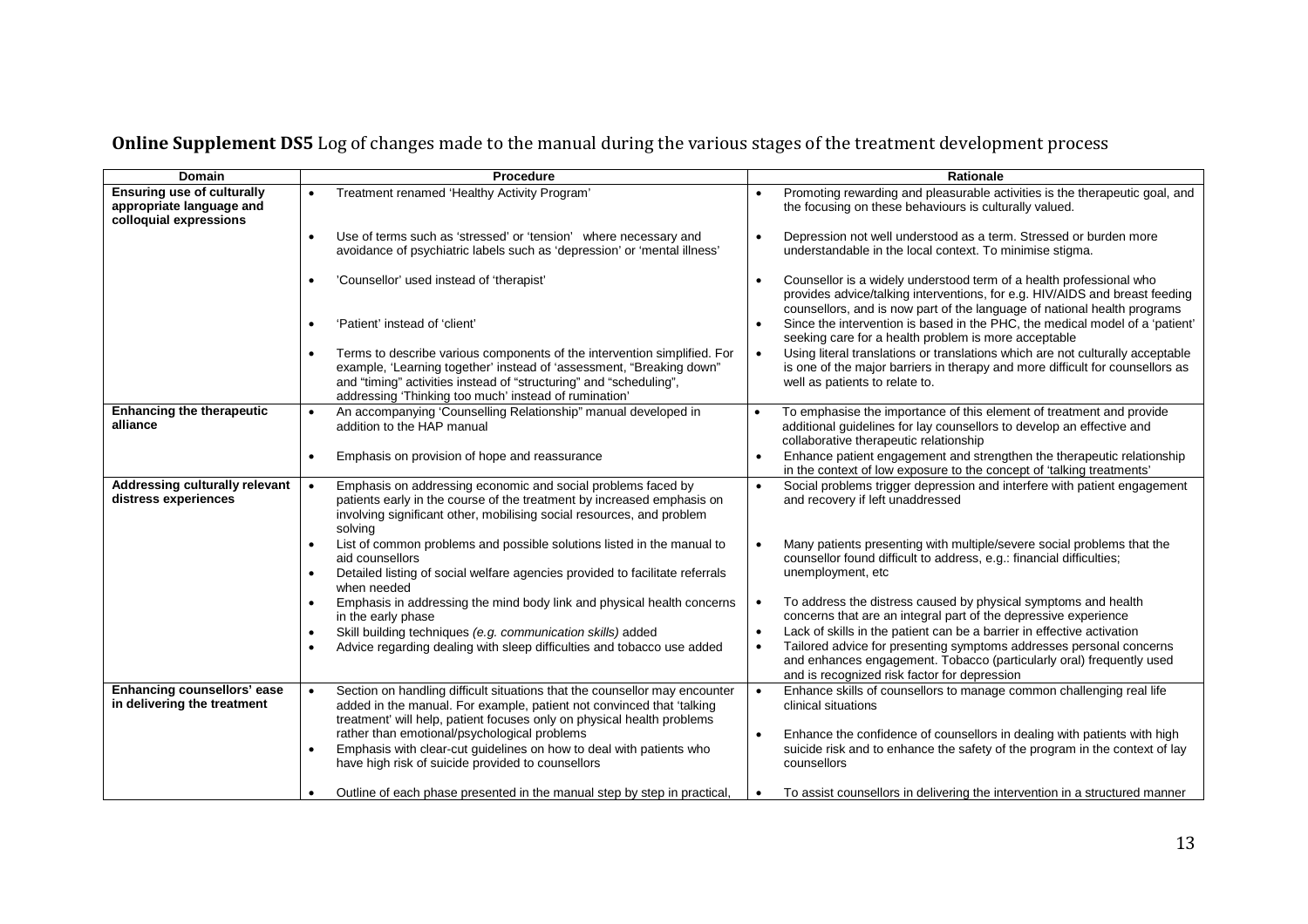| <b>Domain</b>                                           | Procedure                                                                                                                                                                                                                                                                                                                                                                                                       |           | <b>Rationale</b>                                                                                                                                                                                                                  |
|---------------------------------------------------------|-----------------------------------------------------------------------------------------------------------------------------------------------------------------------------------------------------------------------------------------------------------------------------------------------------------------------------------------------------------------------------------------------------------------|-----------|-----------------------------------------------------------------------------------------------------------------------------------------------------------------------------------------------------------------------------------|
|                                                         | user-friendly manner<br>Use of a phase specific session checklist for counsellors to complete at<br>$\bullet$<br>the end of session                                                                                                                                                                                                                                                                             | $\bullet$ | To provide counsellors with a guide to use during sessions so as to not<br>miss out any important step.                                                                                                                           |
| <b>Addressing literacy barriers</b>                     | Simplification of therapeutic tools. For example, activity monitoring done<br>$\bullet$<br>in blocks of time (morning, afternoon, night) rather than hourly<br>Use of pictorial tools for patients with limited literacy such as depiction of<br>$\bullet$<br>various activities in the form of pictures that the patient can then easily<br>track<br>Homework charts filled in the session with the counsellor | $\bullet$ | To overcome limited literacy levels and lack of familiarity with the concept<br>of 'homework'                                                                                                                                     |
|                                                         | The mood rating done using culturally appropriate metaphors, for<br>$\bullet$<br>example, mood ladder rating mood on a pictorial ladder from 1 to 10;<br>dichotomous rating i.e. good/bad mood used instead of Likert scale;<br>emoticons (smileys) to pictorially depict low/good mood; use a tick mark<br>( $\sqrt{ }$ ) to indicate good mood and a cross (X) to indicate a low mood                         | $\bullet$ | Facilitated work with non-literate patients who found it difficult to quantify<br>their mood on a typical Likert scale. It helped to convert an abstract<br>concept such as mood into a more concrete, easy to understand concept |
| Improving patient adherence<br>and treatment completion | Length of treatment fixed to maximum of 8 sessions (without booster<br>$\bullet$<br>sessions) delivered at weekly/fortnightly intervals in three phases – early,<br>middle and ending phase                                                                                                                                                                                                                     |           | To streamline the referral process and ensure that patients needing further<br>interventions are referred to a specialist.                                                                                                        |
|                                                         | Home visits provided as the preferred format of treatment delivery<br>$\bullet$<br>Telephone sessions provided where feasible<br>$\bullet$                                                                                                                                                                                                                                                                      |           | To increase accessibility and feasibility and enhance treatment adherence<br>by reducing burden on patients and overcome practical barriers to help-<br>seeking                                                                   |
|                                                         | Provision to deliver an abbreviated first session included                                                                                                                                                                                                                                                                                                                                                      | $\bullet$ | To accommodate patients who do not have time for the first session as<br>they primarily came to the PHC to see the doctor and had not factored in<br>the additional time for counselling                                          |
|                                                         | Involvement of other PHC staff sought by orientating them to the<br>treatment and seeking their assistance in encouraging patients to see                                                                                                                                                                                                                                                                       | $\bullet$ | Facilitate integration with PHC services and enhance treatment adherence                                                                                                                                                          |
|                                                         | the counsellor<br>Counsellor matched from the same local community and aware of local<br>$\bullet$<br>customs                                                                                                                                                                                                                                                                                                   | $\bullet$ | Local credibility and acceptability, fluency in local dialect, shared<br>experience in norms and events impacting community                                                                                                       |
| Attention to specific social<br>context                 | Significant others (for example, spouses, children) encouraged<br>$\bullet$<br>participate in the intervention. Focus on improving relationship and<br>reducing conflict with significant others. Manual specifically includes<br>guidelines to involve the significant other in every phase of the treatment                                                                                                   | $\bullet$ | Acknowledges the central role of the family in the daily lives of patients                                                                                                                                                        |
| Use of supporting material                              | Booklet containing information about depression, the Healthy Activity<br>$\bullet$<br>Program and treatment worksheets provided                                                                                                                                                                                                                                                                                 | $\bullet$ | To enhance understanding and engagement with the treatment between<br>sessions                                                                                                                                                    |
|                                                         | Information material for significant other provided<br>$\bullet$                                                                                                                                                                                                                                                                                                                                                |           | To enhance engagement of the significant other who may not attend<br>sessions                                                                                                                                                     |